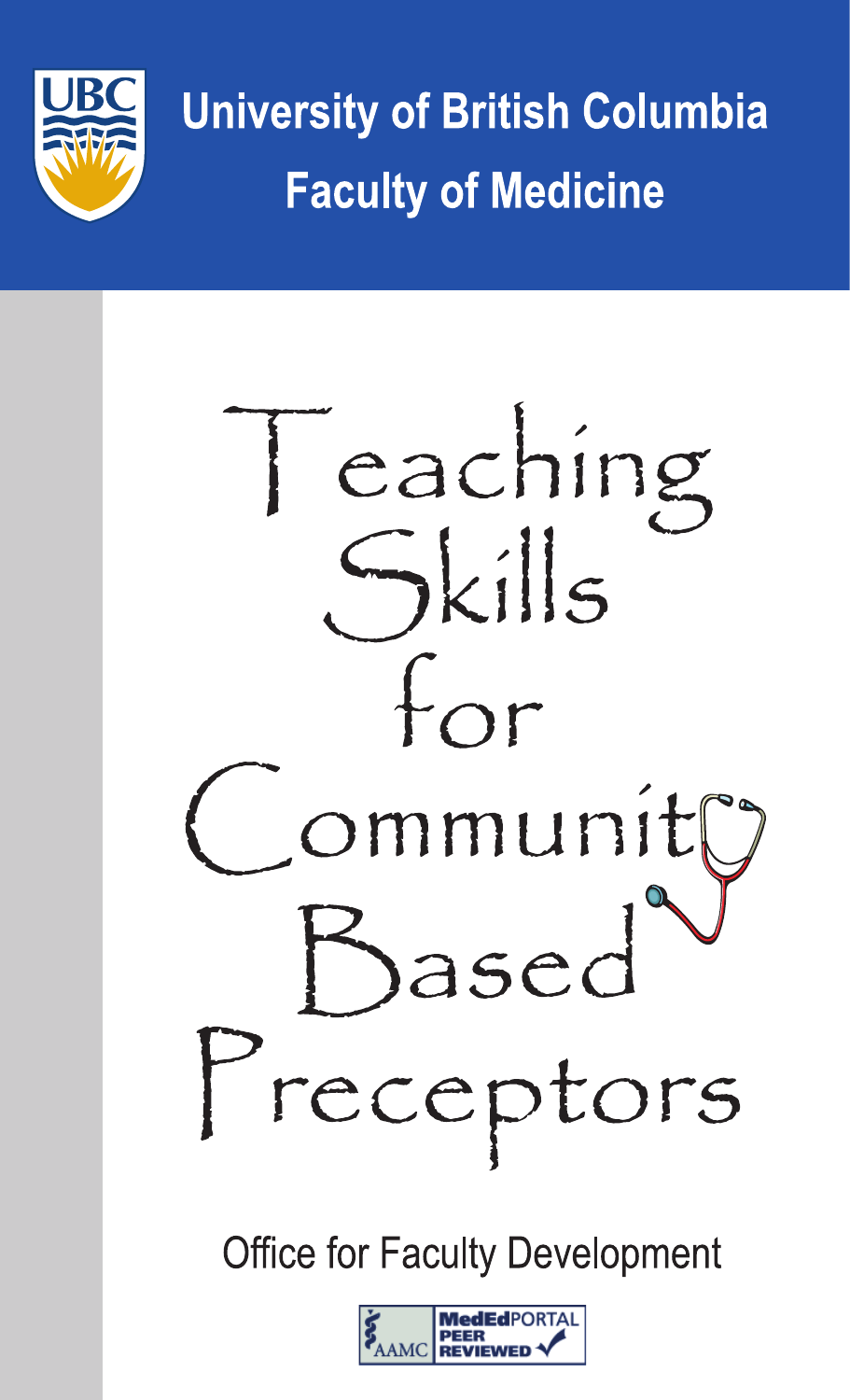# **Table of Contents**

| A | What is an effective clinical teacher?                                                                                                                                             |
|---|------------------------------------------------------------------------------------------------------------------------------------------------------------------------------------|
| B | How do we learn? (Dr. Leslie Sadownik)<br>2) Using the learning cycle to your advantage  8                                                                                         |
| C | Preparing to teach (Dr. Jean Jamieson)                                                                                                                                             |
| D | Teaching with patients (Drs. Jean Jamieson and David Fairholm)<br>1) Provide a variety of active learning<br>3) Use a variety of teaching techniques<br>a.<br>b.<br>$\mathbf{c}$ . |
| E | Observation, feedback & assessment (Dr. Leslie Sadownik)                                                                                                                           |
| F | What to do with learners with problems?                                                                                                                                            |
|   |                                                                                                                                                                                    |
|   |                                                                                                                                                                                    |
|   | (This guide can be removed for your convenience)                                                                                                                                   |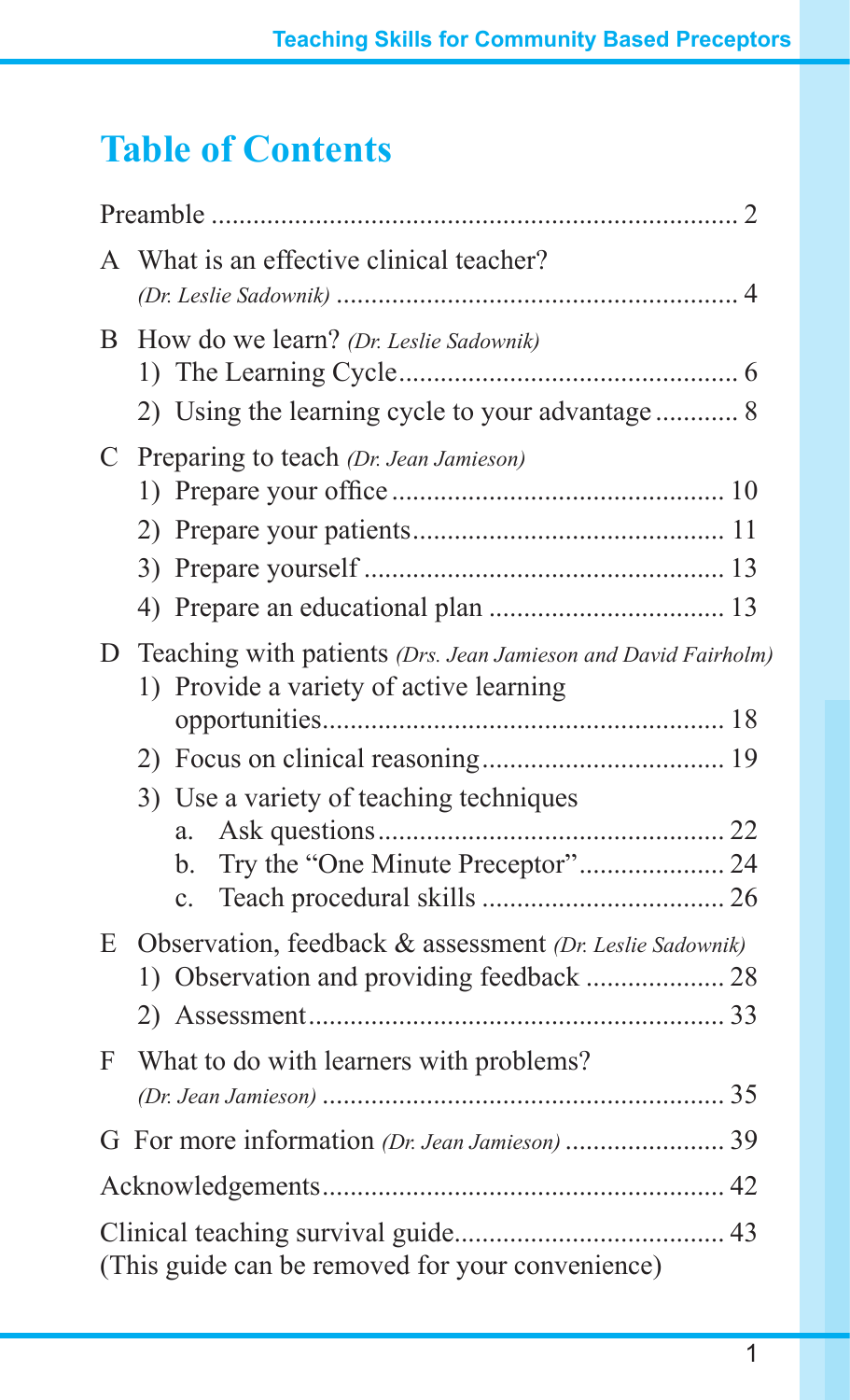# **Preamble**

As members of a profession, we are entrusted with a responsibility to continuously renew our ranks by educating the next generation of physicians. Despite many adverse circumstances, we have a professional duty to teach young physicians.

If you are a practicing physician you may have the opportunity to accept a medical student or a post-graduate resident into your busy practice. Naturally, this request may raise a number of questions such as:

- *• Why me?*
- *• What can I teach?*
- *• How do I teach it?*
- *• How can I learn to teach it?*

Relax. You have not been asked to deliver lectures or grade exams. You have been asked to share what you do everyday in your clinical practice with a learner - to serve as a preceptor. A preceptor is a role model who can supervise, guide and facilitate the learning of a student. Whether you have been working as a preceptor for many years, or just contemplating trying it out, you may have some questions about your role as a clinical teacher.

This booklet was developed by physicians in the Office for Faculty Development and Educational Support in the UBC Faculty of Medicine to help you teach more effectively in the clinical setting. The terms students, learners and residents are inclusive terms and can be used interchangeably, depending on the individual circumstances.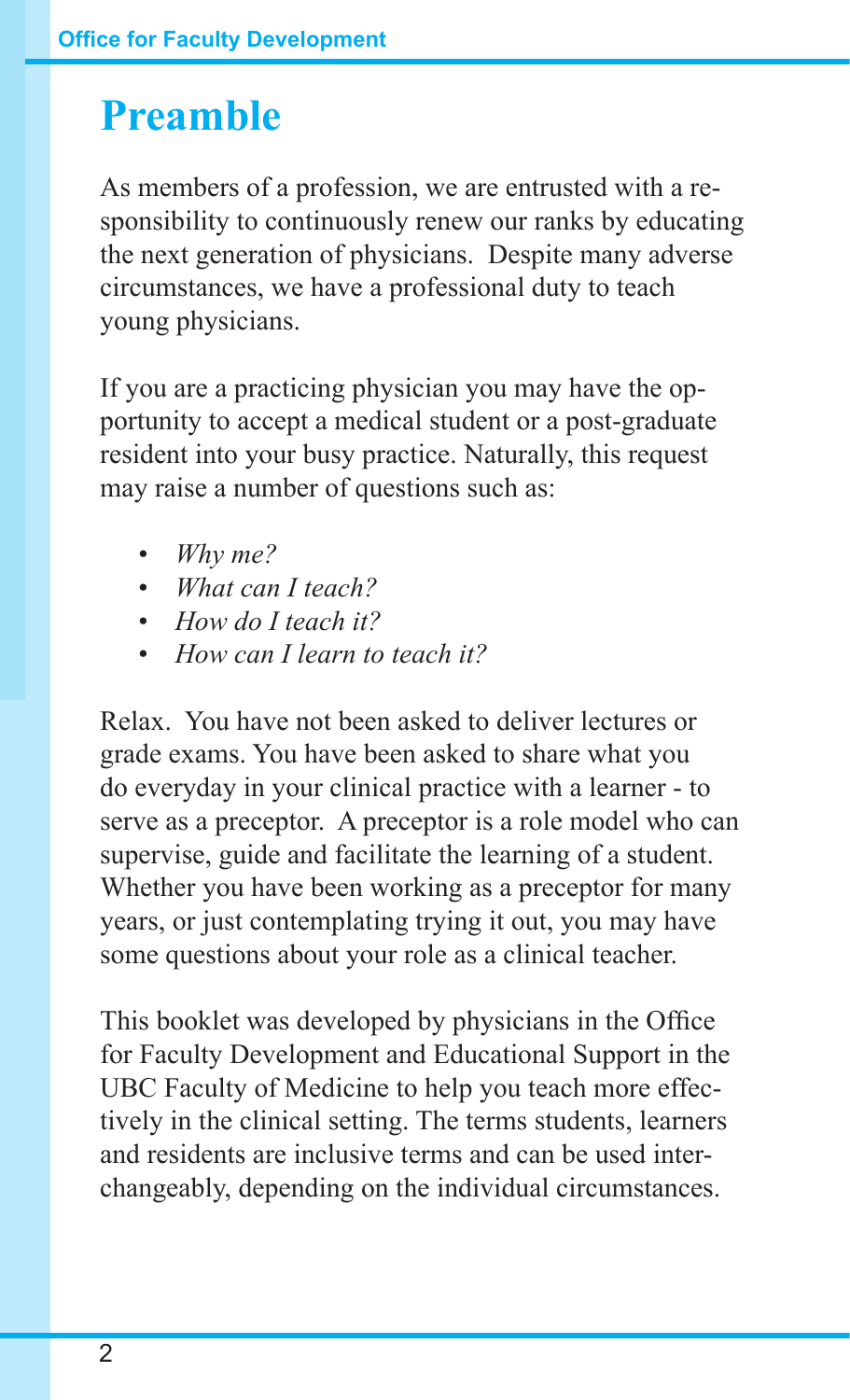While this booklet has been written by physicians for physicians, we recognize that other health care professionals deal with the same clinical teaching and learning issues. Feel free to adapt the suggestions to your own profession and working environment.



The booklet will introduce you to key concepts in teaching and learning and help you prepare for your role as a clinical teacher. If you are pressed for time, try flipping through the Quick Tips that are highlighted throughout the booklet for a brief overview of important teaching points and practices.

Good luck, and enjoy.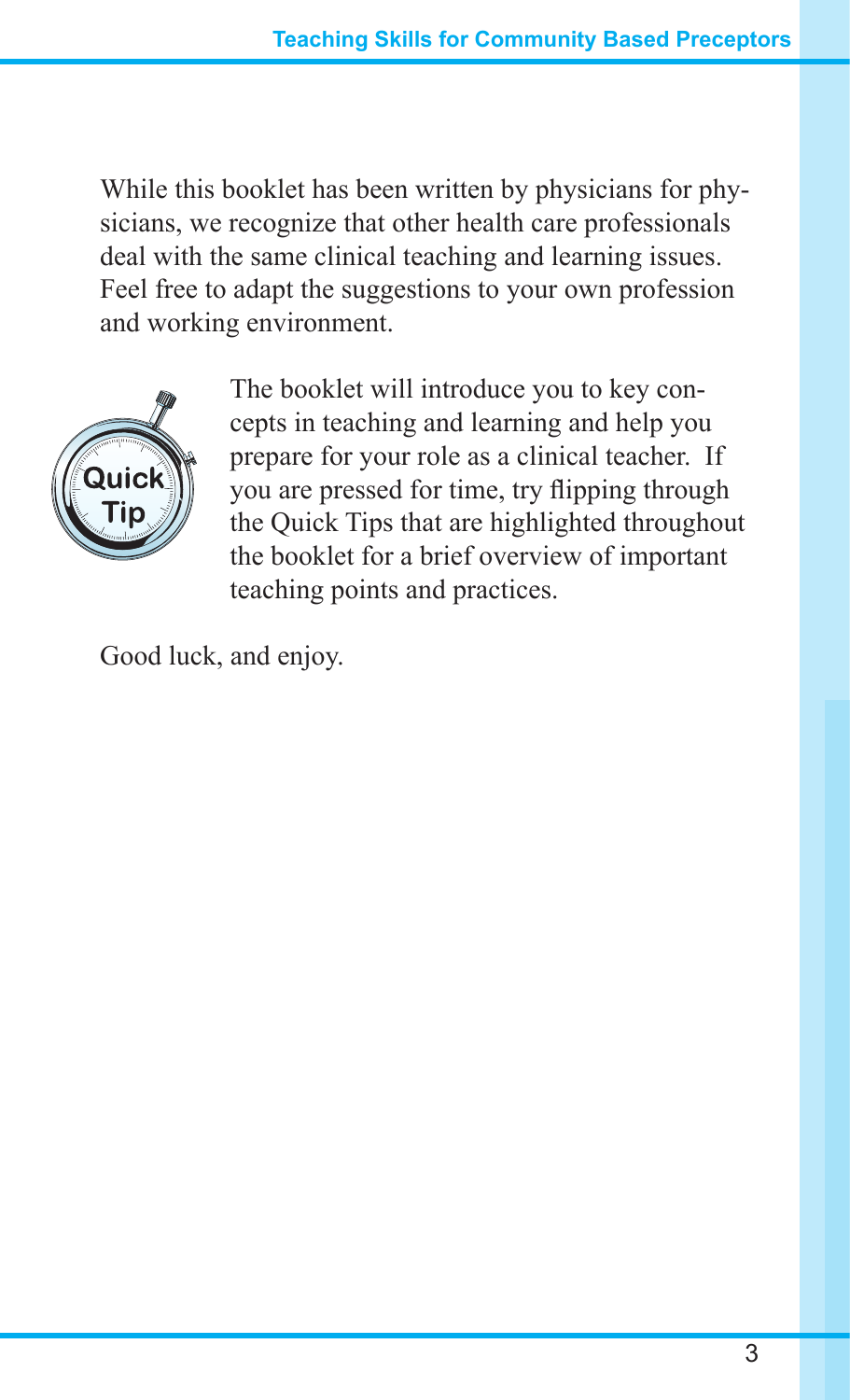# **A. What is an effective clinical teacher?**

Can you recall someone who had a significant impact on your clinical training? How would you describe that person and why do they stand out in your memory? Effective clinical teachers have well identified roles and characteristics.

Let's start by looking at the roles and the characteristics of excellent teachers.

# **1. Physician**

Great clinical teachers are role models as physicians. They are knowledgeable and competent in their fields, demonstrate strong interpersonal communication skills, work effectively in a team and serve as role models. Such a teacher demonstrates a positive attitude to patients and to their own career.

# **2. Teacher**

Excellent clinical teachers are those who are interested in teaching and learning. They spend time with learners, explain things and answer questions. They are well organized and prepared to have learners in their clinical setting. They facilitate the students' learning and focus on the students' clinical reasoning skills.

# **3. Supervisor**

As a supervisor, an excellent clinical teacher provides direction and feedback and he or she delegates responsibility and involves learners in management. The learner feels like they are part of the health care team.

# **4. Person**

Finally, outstanding clinical teachers are accessible, enthusiastic, supportive and positive individuals. Learners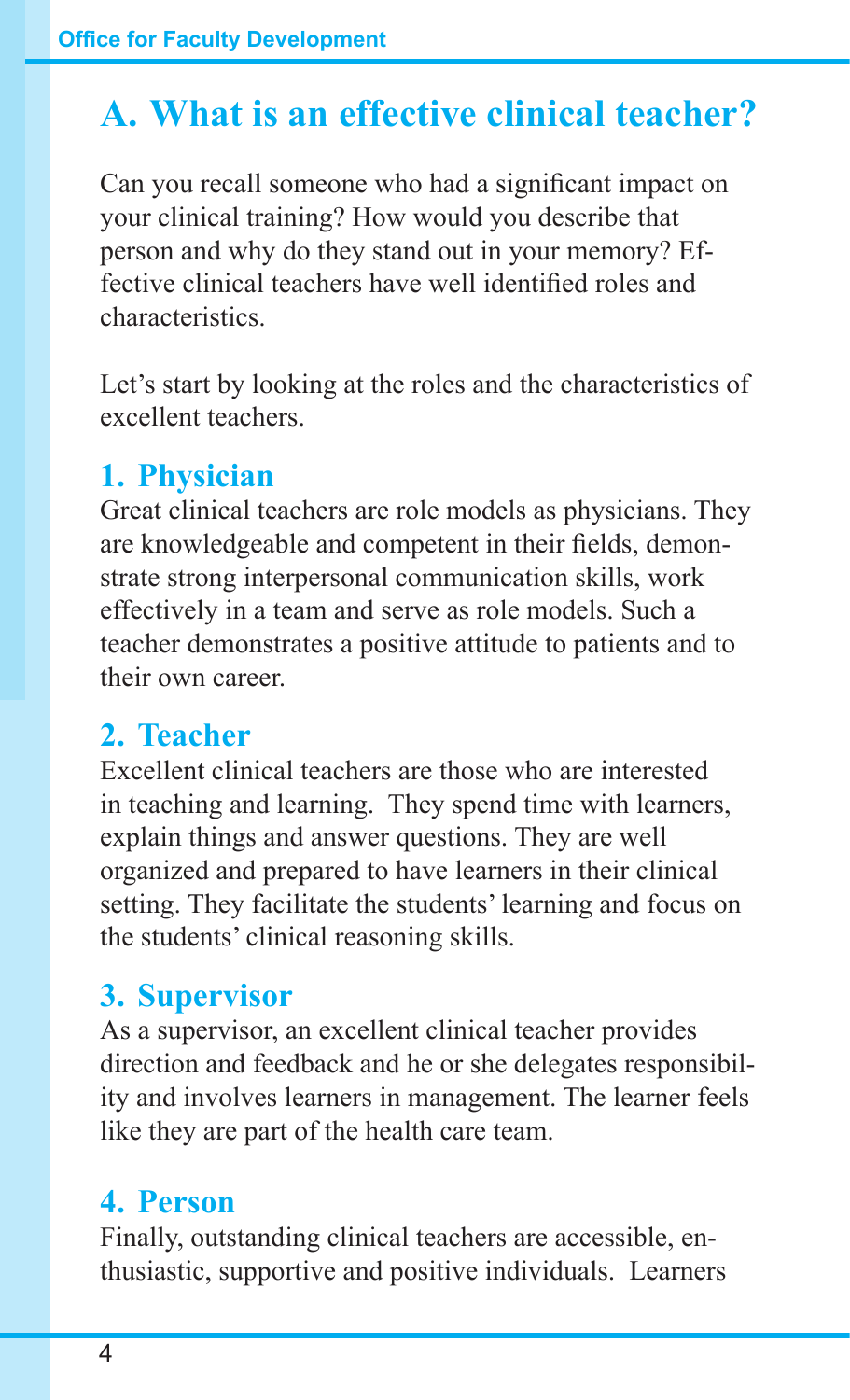look forward to working with these teachers because they value and respect learners as individuals and they create an enjoyable and positive work environment.

What makes these types of teachers effective is that they motivate learners to learn and to improve their clinical performance.

#### *Effective teachers inspire rather than inform!*

"Who" they are and "how" they teach is often more important than "what" they teach.



# **References:**

Wright S, Carrese J. Excellence in role modelling: insight and perspectives from the pros. CMAJ 2002; 167:638- 643.

Paukert JL, Richards BF. How medical students and residents describe the roles and characteristics of their influential clinical teachers. Acad Med 2000; 75:843-5.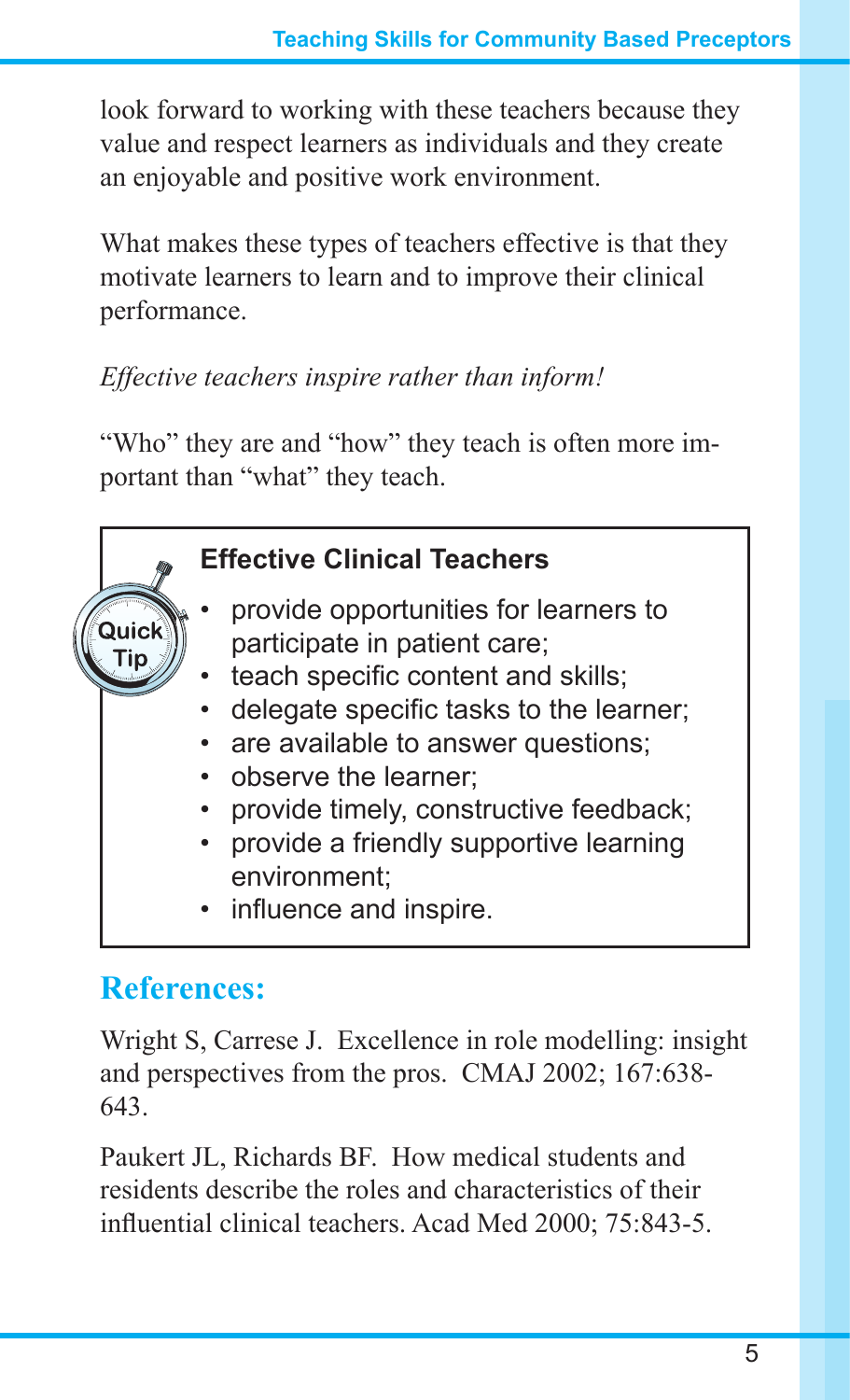### **B. How do we learn?**

Adapted from Teaching and Learning in Medical Practice. Peyton, J.W. 1998.

It may help to understand why "how" we teach is more important than "what" we teach if we explore a model on how adults learn in the clinical setting. In the same way that clinicians apply knowledge of basic sciences to solve clinical problems, understanding the basic principles of adult learning may be helpful to clinical teachers.

# **1. The learning cycle**

The following is a competency based model of learning that has been applied to many learning situations. It helps to outline the different stages adults move through as they gain mastery in a subject or a skill.

Let's take a clinical example to demonstrate how this can be used in clinical teaching – learning to intubate.

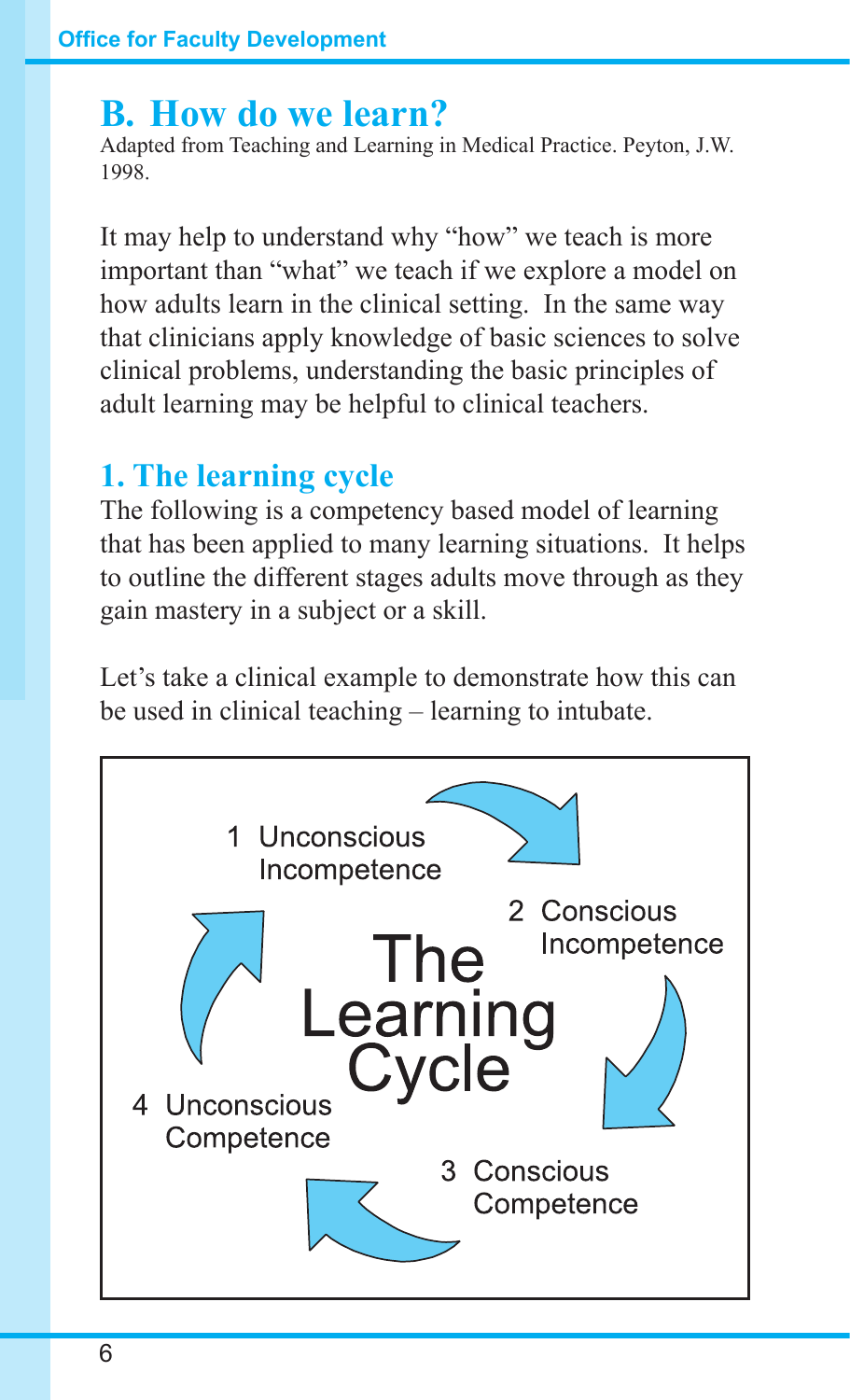- 1. A learner observes the physician performing a proce $d$ ure – in this case, intubating patients – and begins to feel confident about doing the procedure. At this point the learner is **unconsciously incompetent.**
- 2. Given the opportunity to try to do the procedure, the learner realises it may not be as easy as initially seemed. Where exactly is the larynx? The learner is now **consciously incompetent** and motivated to learn so as to properly perform the procedure.
- 3. With practice, the learner refines their technique until competent. At this stage the learner is focused on every step of the procedure. Mentally rehearsing the procedure before performing it is helpful. The learner may engage in background reading, such as reviewing the anatomy of the neck, to help improve performance. The learner is now **consciously competent**. Observation of the learner by a teacher with timely and appropriate feedback will help the learner reach this stage more easily than if the learner is left to learn on their own.
- 4. Finally, the learner stops thinking about every step of the procedure and performs the procedure based primarily on their practical experience. The learner is now **unconsciously competent** and can do the task without thinking. All independent physicians should reach this stage!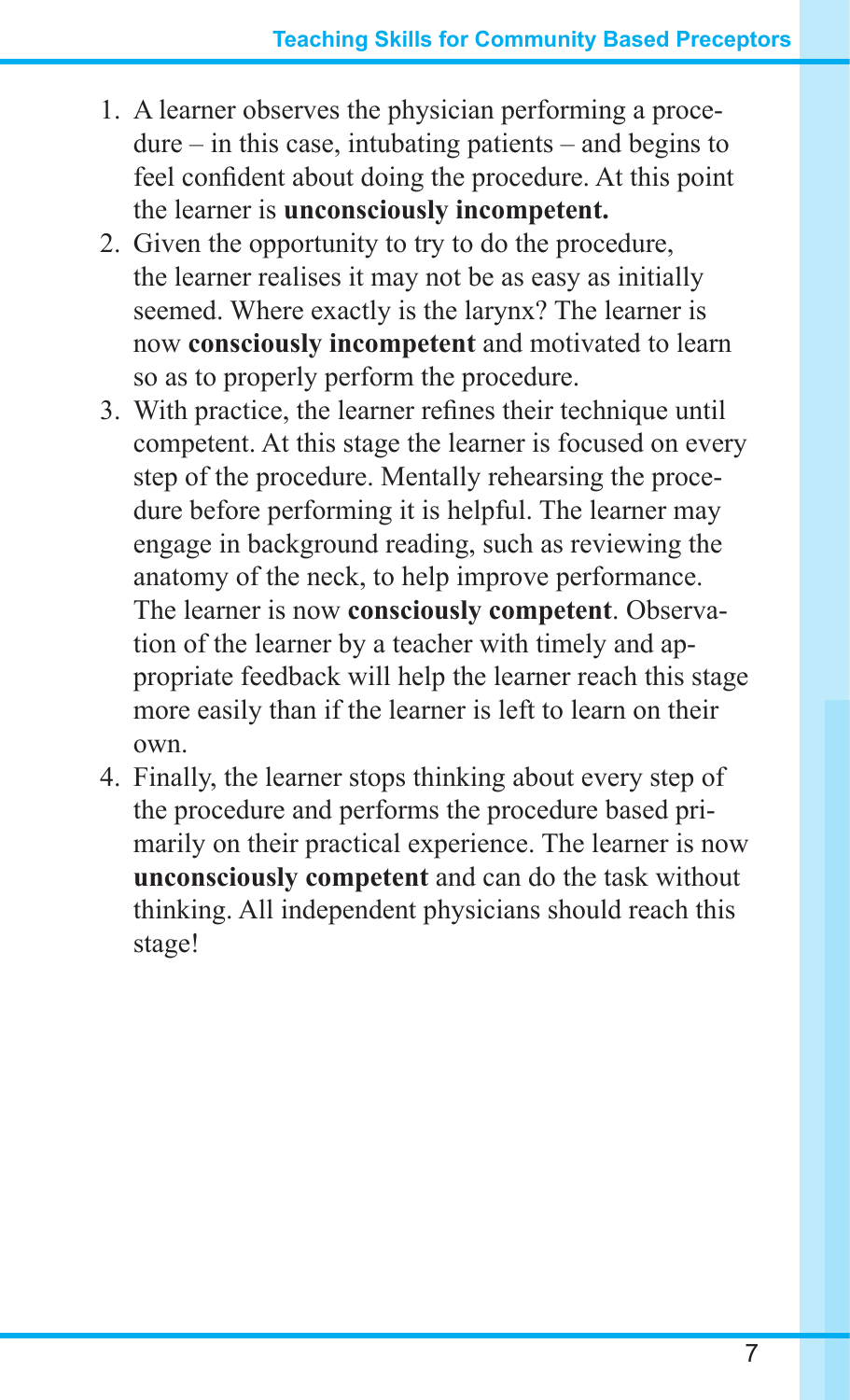Over time, physicians tend to forget the theoretical principles and steps behind each procedure – they just do it. At this point, they may find it difficult to explain to someone at the early stages of the learning cycle how to do the procedure. Learners who are consciously competent are often very good teachers because they are able to explain steps involved in a procedure or clinical reasoning to learners still struggling with the skill.

# **2. Using the learning cycle to your advantage**

#### **Learners need to do things!**

Mistakes will and should occur. Learners must feel okay about acknowledging they lack knowledge or skill.

A learner must feel comfortable discussing mistakes. If mistakes occur in a supportive learning environment, the learner will be able to acknowledge their limitations and be receptive to constructive feedback. In an unsupportive learning environment, the learner is likely to conceal mistakes. Unsupportive learning environments hinder further learning.

Teachers need to observe all learners and provide feedback so they can continue to improve clinical performance.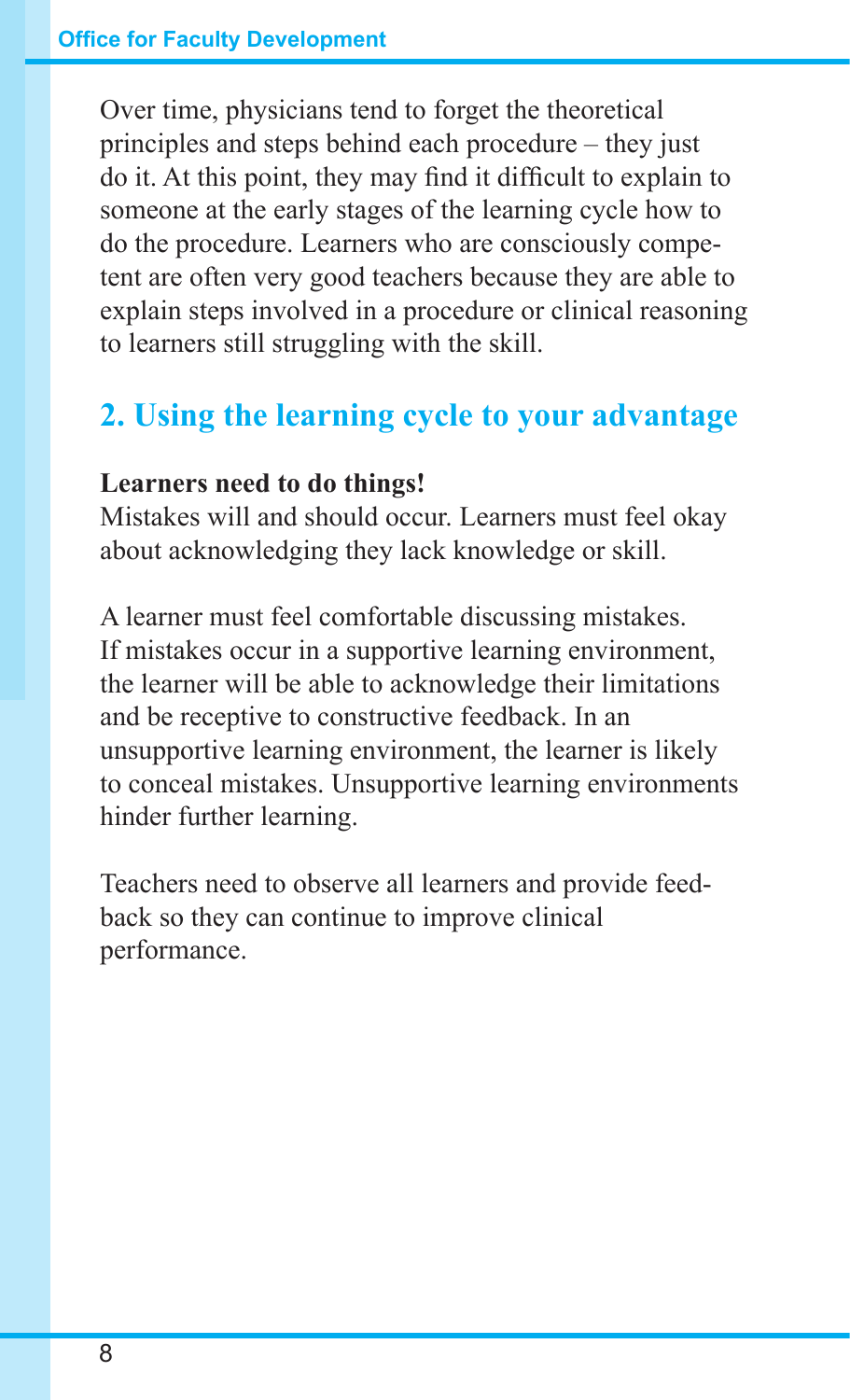

#### **References:**

Peyton JWR, ed. Teaching & Learning in Medical Practice. Rickmansworth, UK: Manticore Europe, Ltd. 1998.

Kaufman DM. ABC of learning and teaching in medicine: Applying educational theory in practice. BMJ 2003; 326:213-216.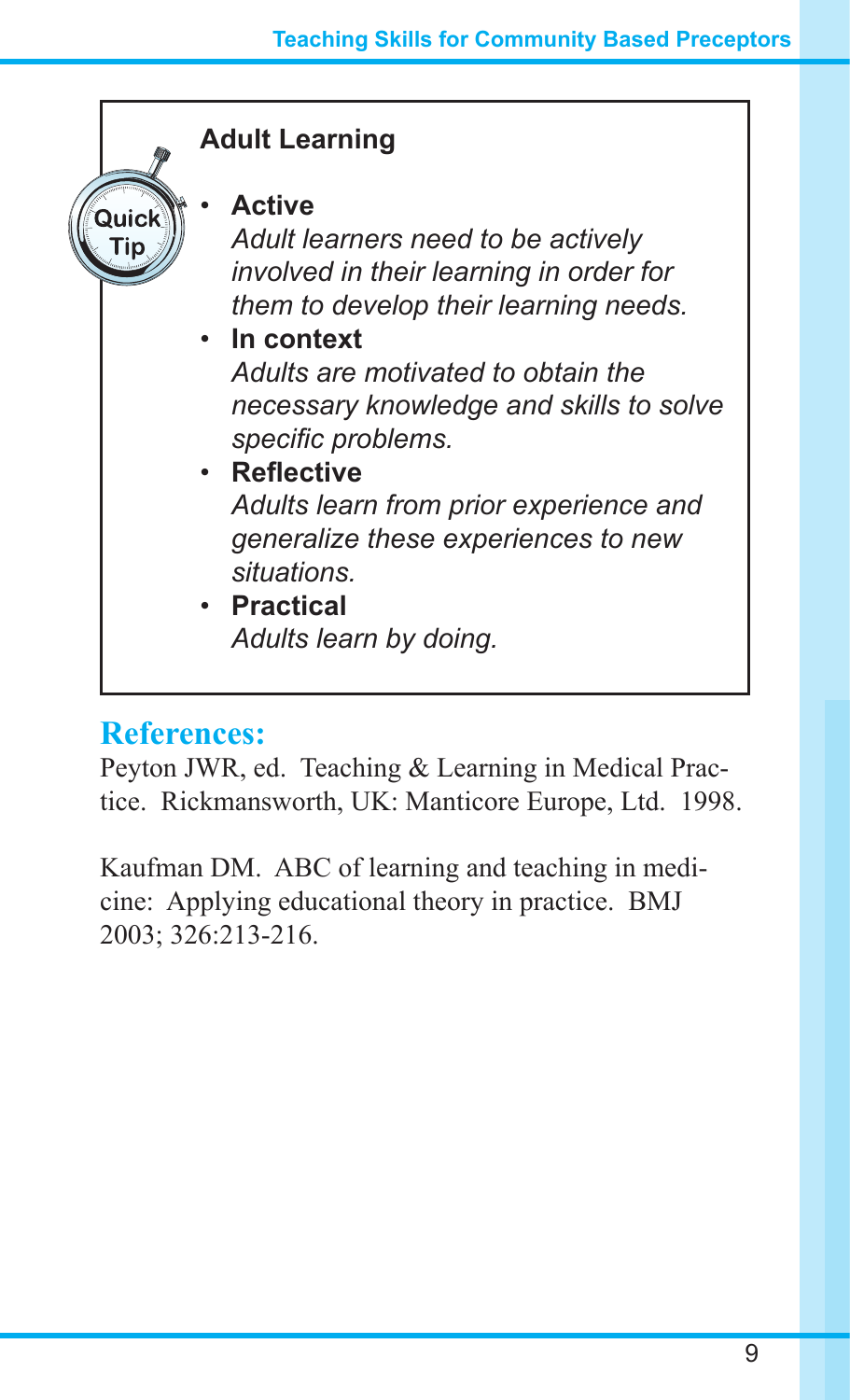# **C. Preparing to teach**

# **1. Prepare your office**

Your colleagues and office staff will need to be aware that you will have a learner in your office. Notify staff well in advance and ask for their active participation in orienting and teaching the student. Explain why it is important for you to have a learner and ask for their support. The learner's first day in your office should not begin with surprise or confusion from the office staff.

Some physicians find it helpful to alter their schedule when a learner is present in the office. The 'wave' schedule allows you to continue to see patients while the learner takes somewhat longer to undertake her/his assessment. The following is adapted from Lesky & Hershmann, (1995).

| <b>Office Schedule</b>        |                                                  |                       |           |  |  |  |
|-------------------------------|--------------------------------------------------|-----------------------|-----------|--|--|--|
| Time                          | Appointments                                     | Preceptor             | Student   |  |  |  |
| 0900                          | Patient A<br>Patient A<br>Patient B<br>Patient B |                       |           |  |  |  |
| 0915                          | Patient C                                        | Patient C             |           |  |  |  |
| 0930                          |                                                  | Patient B<br>Together |           |  |  |  |
| 0945                          | Patient D<br>Patient E                           | Patient D             | Patient E |  |  |  |
| 1000                          | Patient F                                        | Patient F             |           |  |  |  |
| Patient E<br>1015<br>Together |                                                  |                       |           |  |  |  |
| 1030                          | Patient G<br>Patient H                           | Patient G             | Patient H |  |  |  |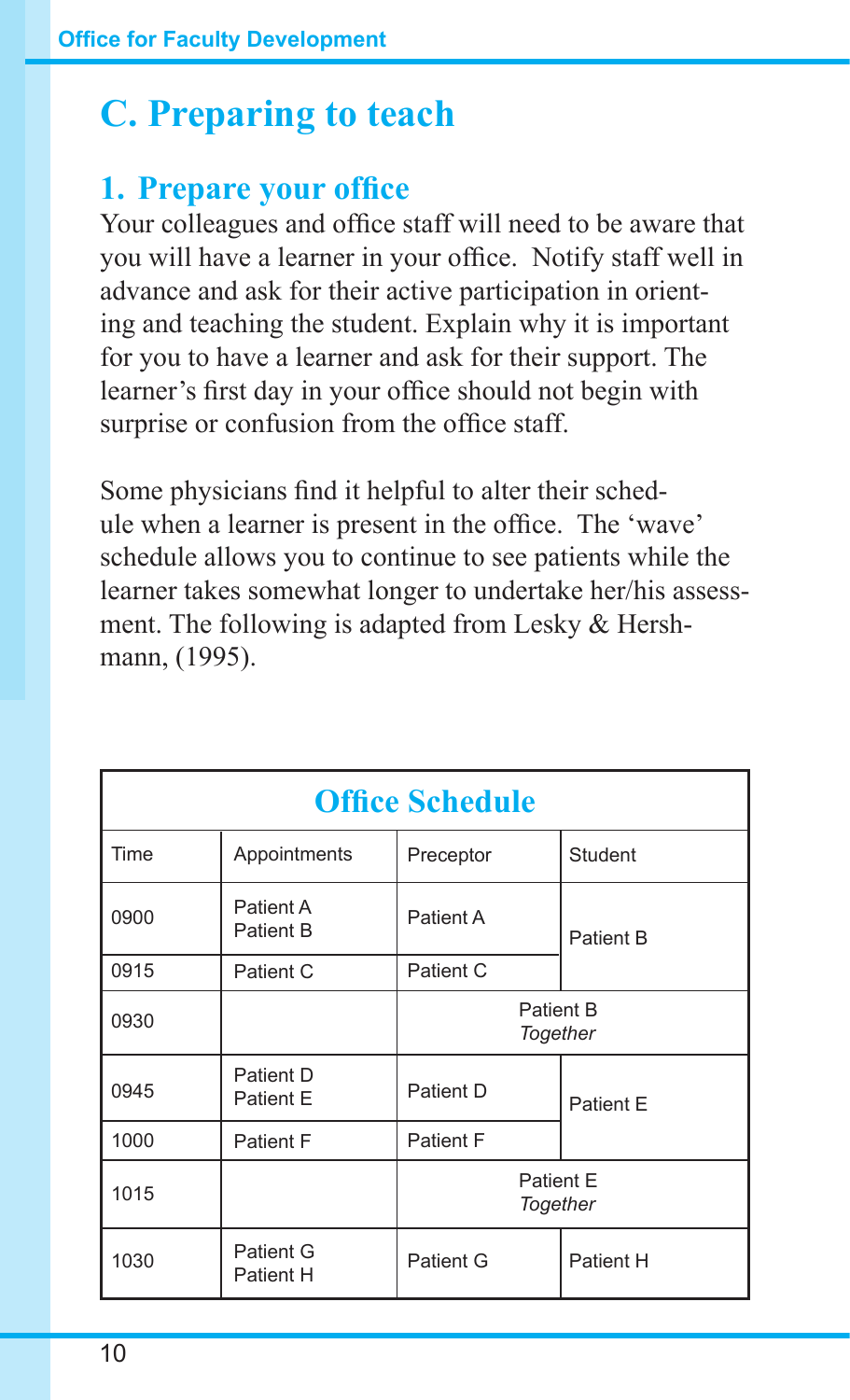It will be much easier if there is a spare examination room for the learner to see patients alone. If you don't have an extra examination room, the learner could initiate the visit with one or two patients in each hour. You can plan to use this waiting time for paperwork, phone calls and the like.

### **2. Prepare your patients**

Notify your patients beforehand if possible that a learner will be in your office. Ask your staff to inform patients when they make their appointments or when they arrive in the office. Have a sign in the office announcing the presence of a learner. This example has been adapted from the MAHEC monograph: Integrating the Learner into the Busy Practice. Ask patients for permission to involve a student in their care and thank patients at the end of their visit.

# **Sample office sign**

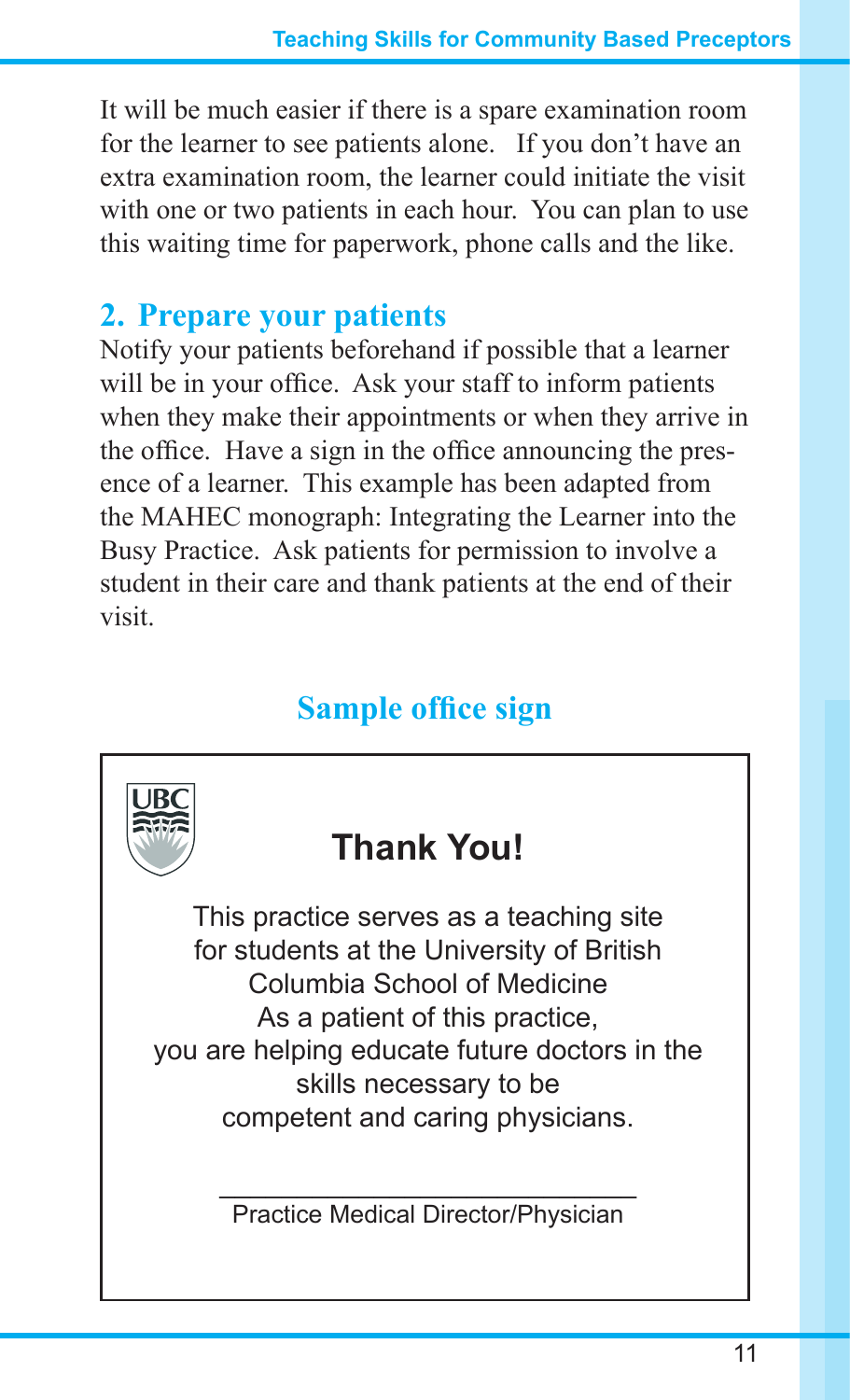If a learner will be in your practice setting for several weeks or months, consider preparing a brief letter of introduction for your patients, with a sketch of his/her prior training and current program. This letter can be handed to patients prior to their visit with the learner, or posted in the examining room.

Most patients are quite happy to be involved when medical students or residents are present in the office. Some patients appreciate the extra attention or fresh approach to their medical concerns.

### **Involve Your Patients**

- Don't surprise a patient with a learner.
- Introduce learners to your patients formally.
- Select patients that are appropriate and receptive to involving a learner. Appropriate patients for new learners are those with straightforward and/or common problems, and friendly patients who are good communicators.
- Involve the patient in teaching by encouraging the patient to provide feedback to the student. For example, a patient can tell better than anyone if the student is using the same technique as the preceptor to palpate a joint or prostatic nodule.
- Thank patients for involving learners in their care.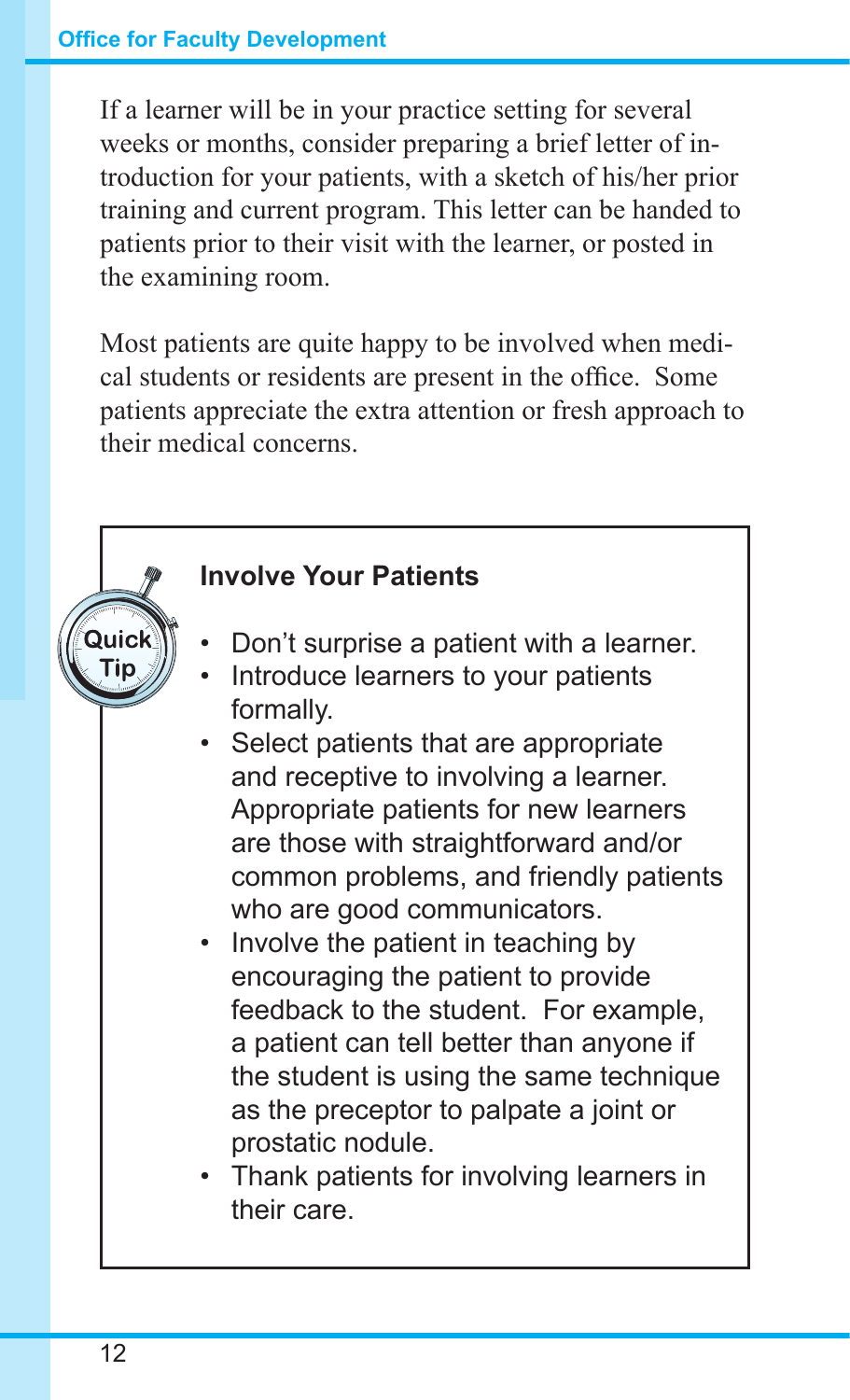Patients need to be reassured that you are still in charge of their care, aware of their health concerns and available to them directly, if they request time with you. If you have an advanced learner or resident in your practice, it is important to stay in touch with the patient, even though the resident is conducting most of the visit(s).

### **3. Prepare yourself**

What is the reason you have been asked to have a learner in your clinical setting? What specific knowledge and skills are they expected to obtain through working with you? Course directors should provide you with the educational objectives for the learners.

# **4. Prepare an educational plan**

Take a few minutes to meet with the learner and together develop an educational plan. An educational plan will outline aims and expectations, identify learning opportunities and establish the basis for ongoing review.

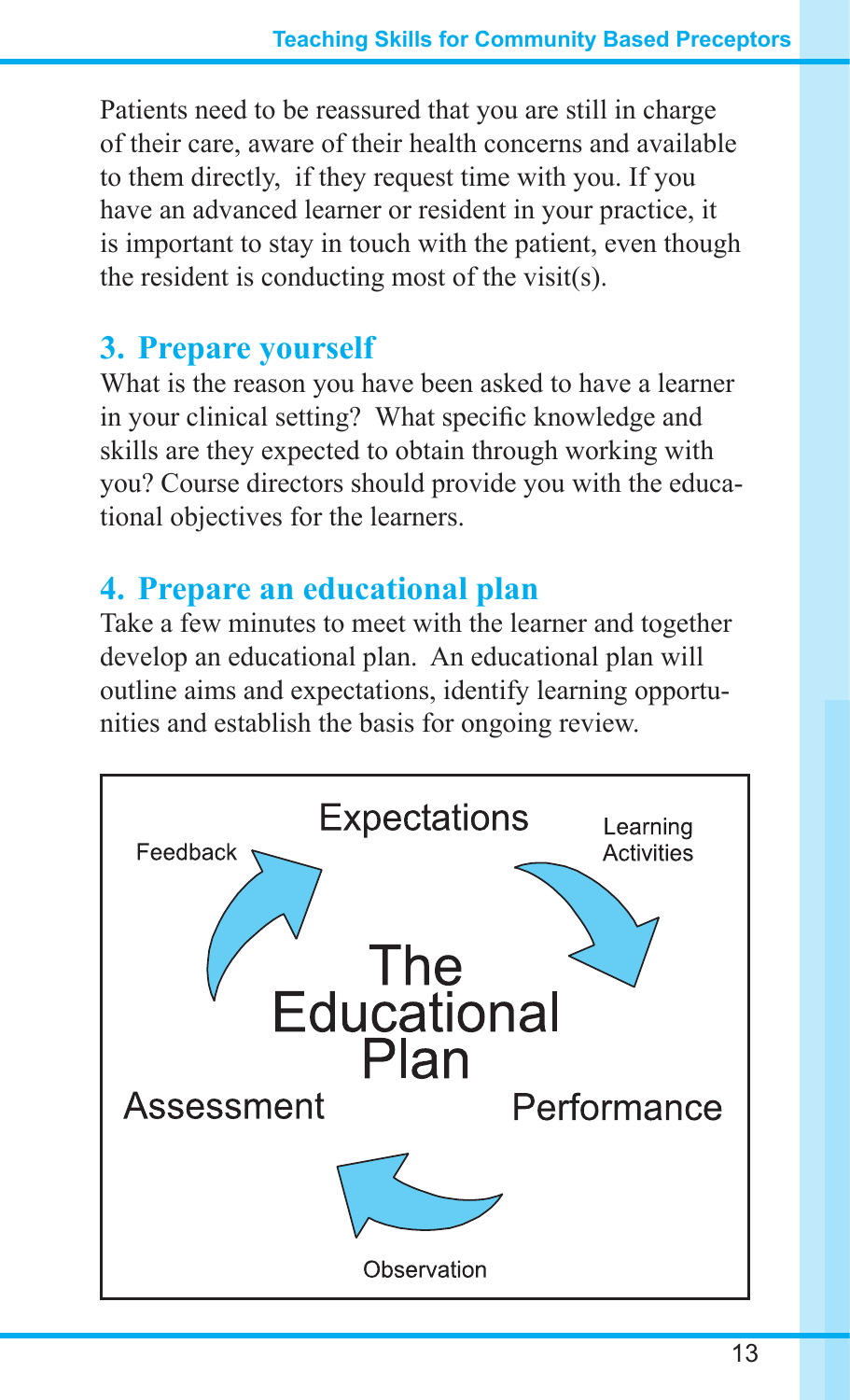Preparing a plan, either formally or informally, can be incorporated into the learners' orientation to your practice.

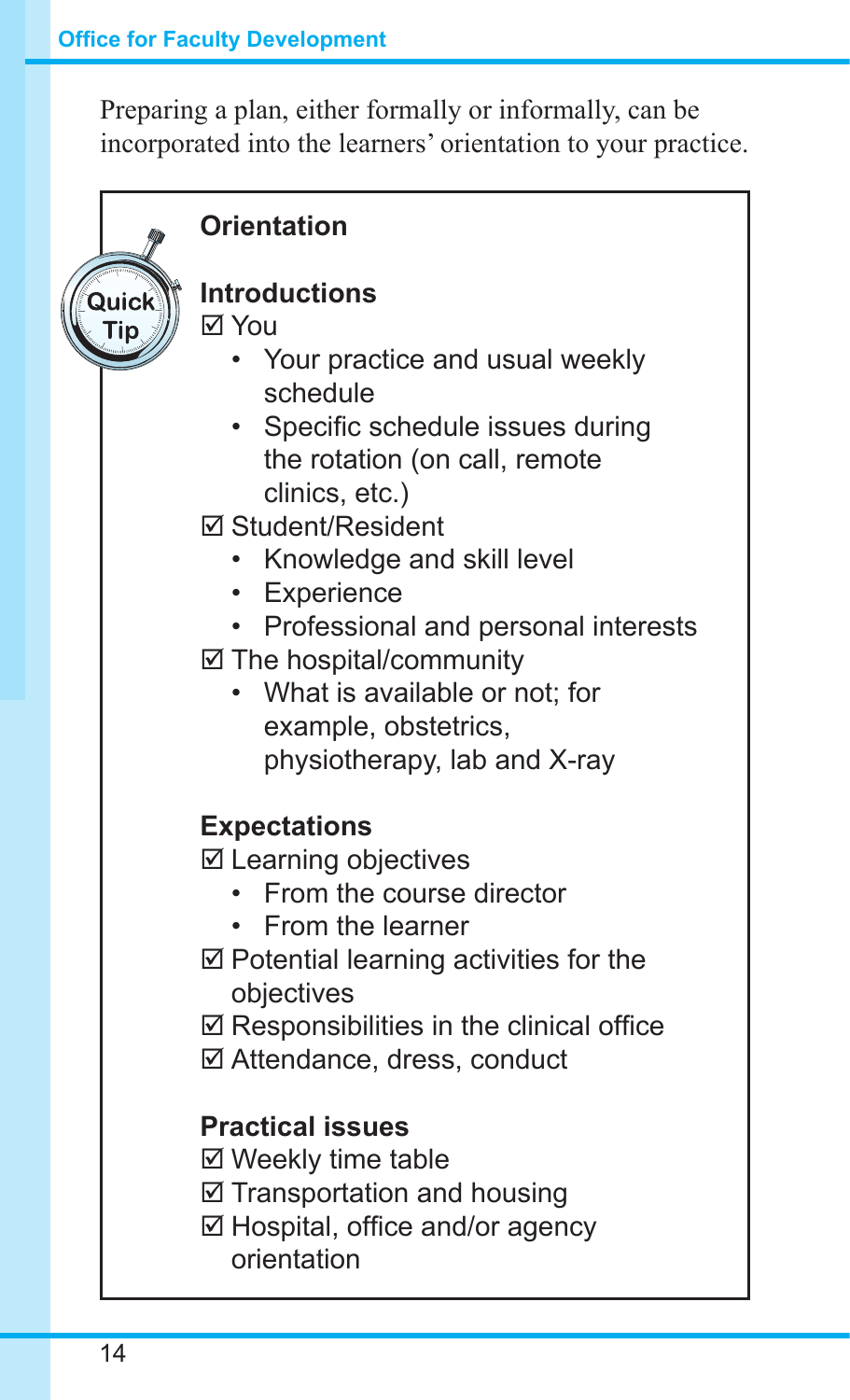# **What are the expectations?**

The first step is to clarify what the learner, the preceptor and the medical school expect from the community based clinical experience.

You will need to find out about the learners – their background knowledge and clinical experience in your area. Ask specifically about their clinical skills – what have they had the opportunity to do and how comfortable do they feel with their skill level? Inquire about their specific wants and needs in their upcoming experience with you. Ask learners if they have specific learning objectives that they would like to focus on, for example, well-baby examinations.

Then describe your practice and outline your professional expectations with regard to office and hospital conduct, time commitment and learner participation. If available, review the educational objectives provided by the course director. Most of the time, these objectives are described in terms of **Knowledge, Skills** and **Behaviour**. The assessment criteria for these objectives, usually an assessment form, can also be reviewed by both preceptor and learner at this time.

# **How will these expectations be met?**

These learning objectives can be met through a number of formal and informal activities available to the learner. In the clinical setting many of these objects will be met by participating in patient care. Other learning opportunities may include lectures, directed reading and research, chart reviews and participation in small group learning or seminars. Some community based preceptors have found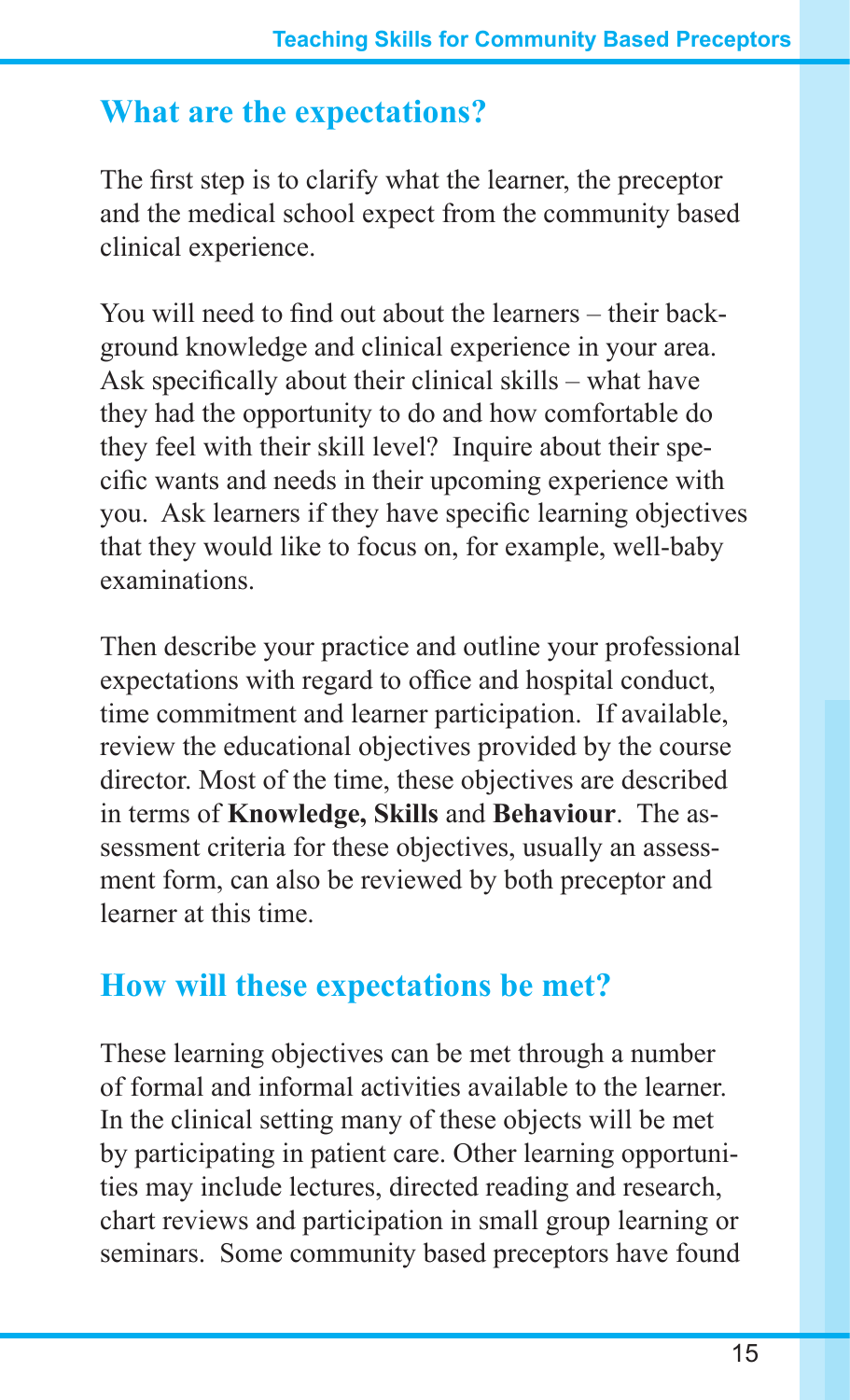it helpful to develop a list of other potential learning experiences as a guide.

**Give the Learner (& Yourself) a Break** You do not need to be the only clinical teacher. A learner at different stages in her/his training can learn from other health care professionals. • These activities can present general and specific learning opportunities: - Learners can spend time with a public health nurse to gain general exposure in health promotion and disease prevention and specific experience in well-baby checks. - Another opportunity for a learner is to work with an opthamologist for general experience in ocular health and specific opportunities to see a range of normal and abnormal fundi.

Based on your educational plan, you can outline who the learners will see, what they will do, and what they should focus on with each patient encounter. Be specific, for example:

*"Today we have several pregnant patients so I would like you to learn how to assess maternal well-being. You will interview each patient, fill in their prenatal form and measure their symphyseal fundal height."*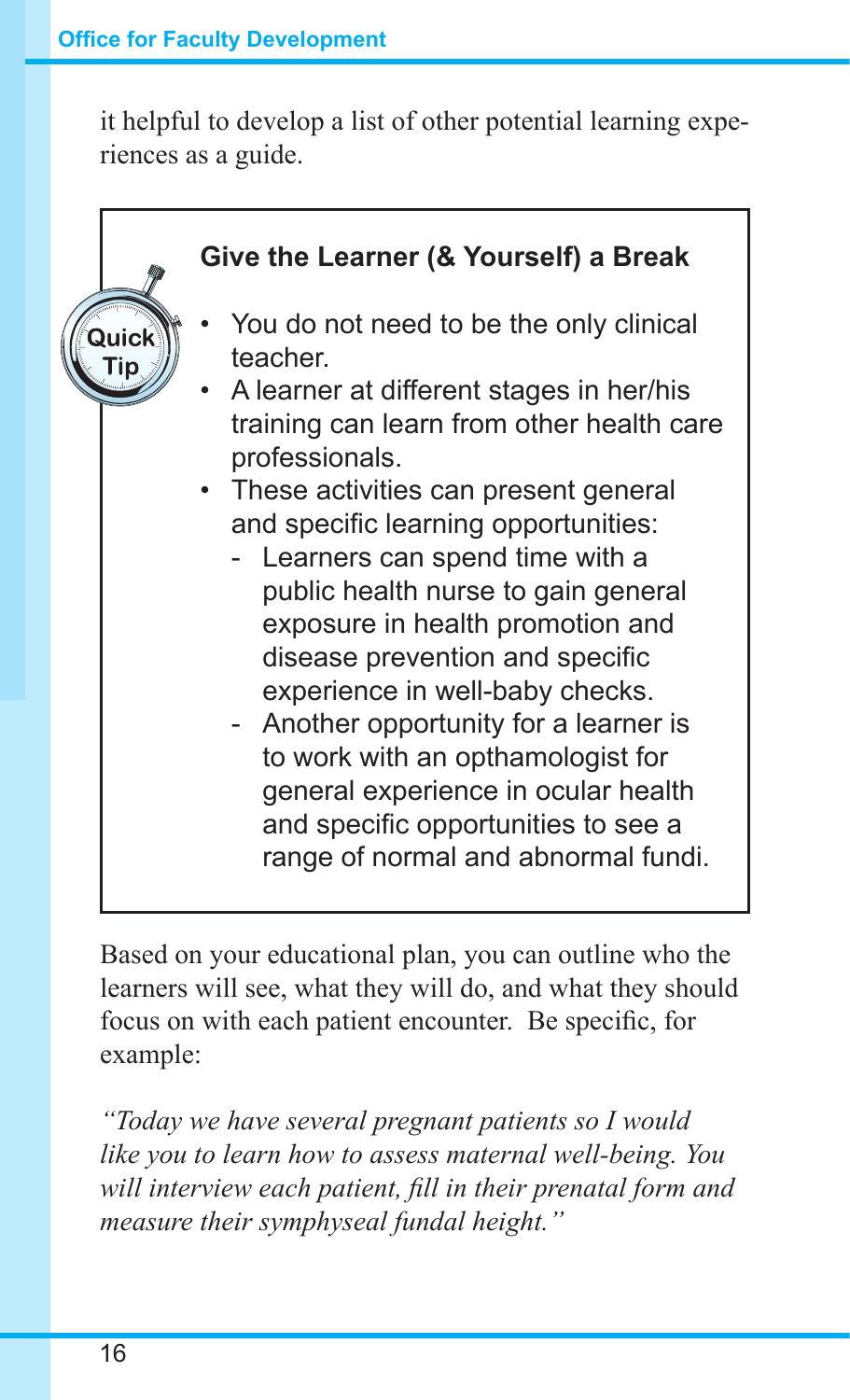Residents may be more autonomous or self-directed than medical students. However it is still important to observe and monitor residents as well, especially in the early part of their rotation, and delegate an increasing level of responsibility when appropriate.

# **How will we know when these expectations are met?**

The educational plan will evolve over time, as expectations are met and new goals established. See Part  $E - Ob$ servation, Feedback and Assessment, starting on page 28.

# **References:**

Gordon J. ABC of learning and teaching in medicine: one to one teaching and feedback. BMJ 2003; 326:543-5.

Hays R. Practice-based teaching: a guide for general practitioners. Emerald, Australia: Eruditions Publishing, 1999.

Langlois JP on behalf of the Mountain Area Health Education Centre. Integrating the Learner into the Busy Practice: an educational monograph for community-based physicians. http://www.mtn.ncahec.org/pdp/e-Learning\_Tools.asp Accessed February 17, 2004.

Lesky LG, Hershman WY. Practical approaches to a major educational challenge. Training students in the ambulatory setting. Arch Intern Med 1995; 155:897-904

Rourke J, Rourke LL. Practical tips for rural family physicians teaching residents. Canadian Journal of Rural Medicine 1996; 1:63-9.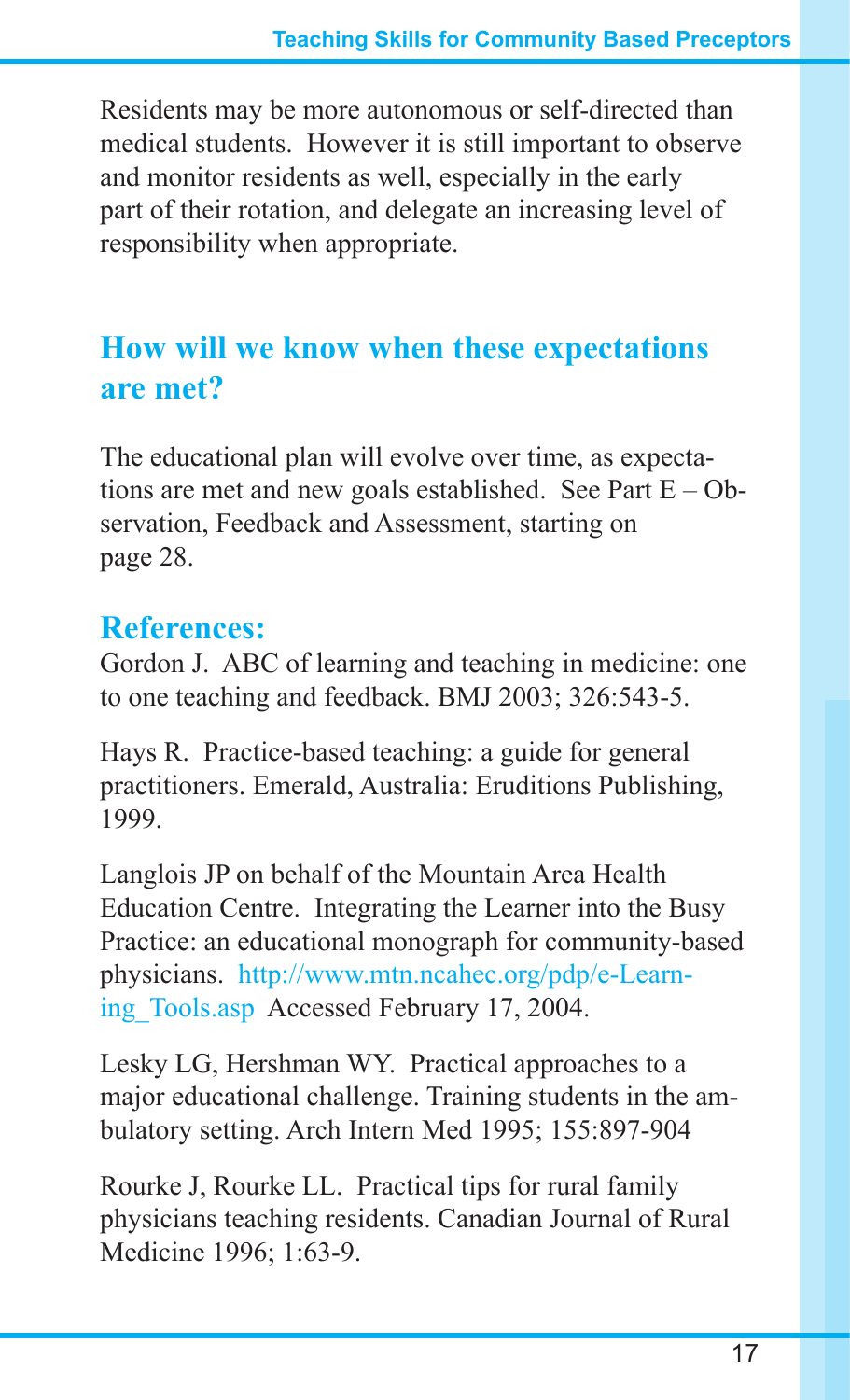# **D. Teaching with patients**

As stated before, most of the learning activities in the community setting will involve teaching with patients. What can you do to optimize these patient encounters?

# **1. Provide a variety of active learning opportunities**

Learners will want to see and interact with patients and feel like they are a legitimate part of the health care team. There are different ways to involve students and you should strive towards giving the student more responsibility as their experience increases. Try any of the following techniques:

#### **Shadowing or Sitting-in**

Limit the use of this as the learner progresses, unless there is something very specific you wish to demonstrate.

*"This baby is here with diaper rash. I'd like you to see how I like to incorporate a brief developmental screen into the consultation."*

#### **Joint consultation**

*"This man is here with a new back injury. Why don't I start the history and we will examine his back and extremities together?"*

#### **Independent consultation with joint review**

*"Mrs. Jones has brought her eight year-old in today with a fever. Take the next 10 to 15 minutes to do a focussed history and examination. We can review your diagnosis and management plan and then see the child together."*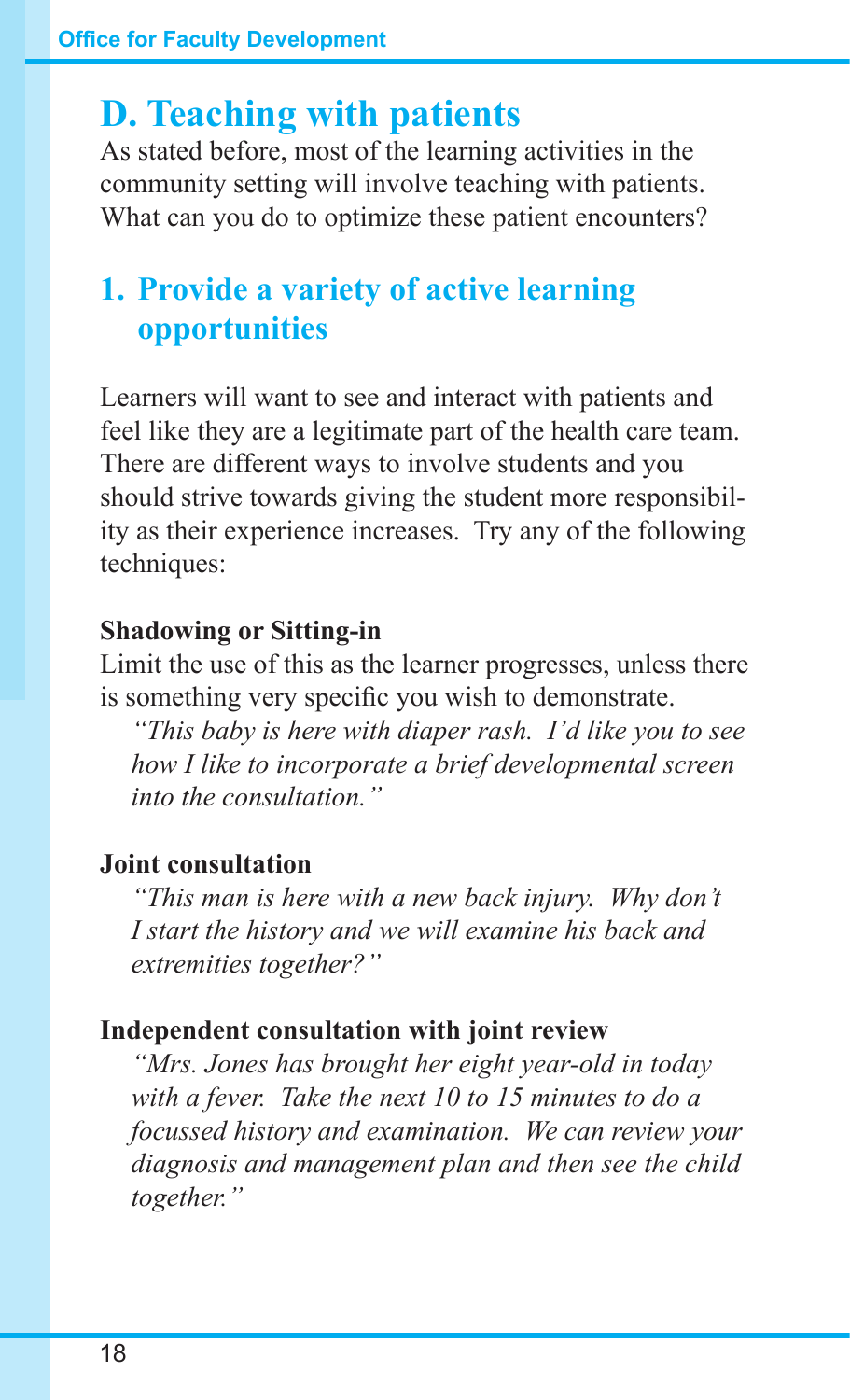#### **Observed consultation – all or part**

*"Mr. Smith is here with back pain. I would like to observe how you take his history."* 

# **2. Focus on clinical reasoning**

Medical knowledge and clinical reasoning are two interdependent essentials in the development of clinical judgment. Clinical preceptors have the unparalleled opportunity to guide students through the thinking process of medical decision-making. A framework for decisionmaking can be built around the basic steps involved in the clinical (diagnostic and therapeutic) reasoning process.

First, the learner systematically gathers information, the clinical history and physical examination, and then analyzes this information in a logical manner. The teacher can use questions to guide the student through **The Diagnostic Reasoning** process.

For example, if a patient reports having blurred vision the guiding questions may look like the following: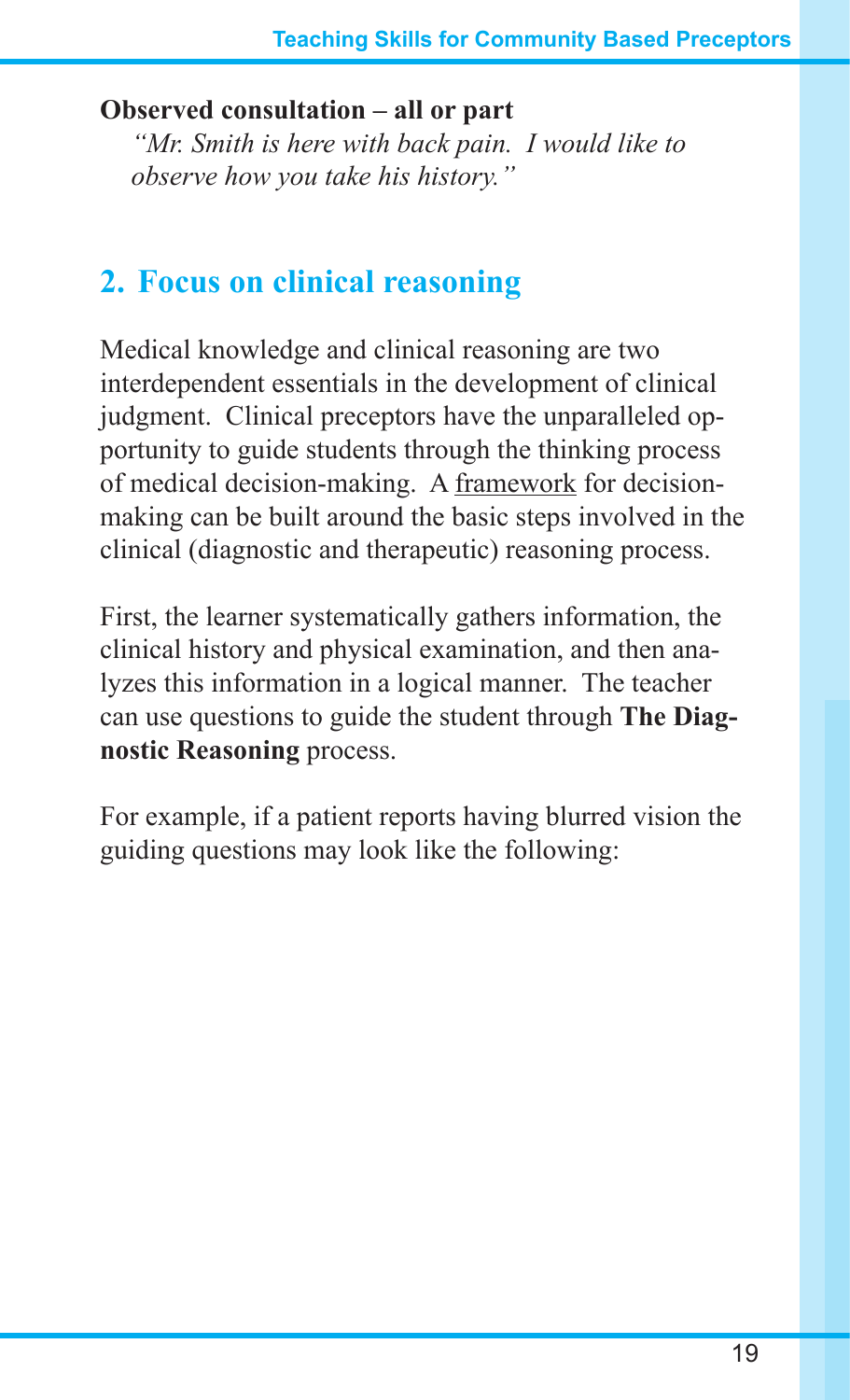| <b>Steps in Diagnostic</b><br><b>Reasoning</b>                                                                                                                            | <b>Guiding Questions</b>                                                                                                              |
|---------------------------------------------------------------------------------------------------------------------------------------------------------------------------|---------------------------------------------------------------------------------------------------------------------------------------|
| First, the student attempts<br>to define the anatomical/<br>physiological process at<br>work.                                                                             | "What causes blurred<br>vision? Think about how<br>visual images are<br>processed starting with<br>the eye"                           |
| Secondly, the student should<br>construct a differential<br>diagnosis.                                                                                                    | "Now that we have gone<br>through the normal<br>physiology, can you think<br>of where things might go<br>wrong?"                      |
| Thirdly, the student needs to<br>consider what investigations<br>may be needed to support<br>clinical diagnosis.                                                          | "What specific<br>investigations (blood,<br>urine, radiological<br>studies) may be helpful<br>to narrow the<br>diagnosis?"            |
| Finally, all of the factors from<br>history, physical examination<br>and investigations are<br>considered in order to arrive<br>at a provisional or working<br>diagnosis. | "What factors from the<br>history support your<br>diagnosis?"<br>"Given all of your<br>information what is your<br>working diagnosis? |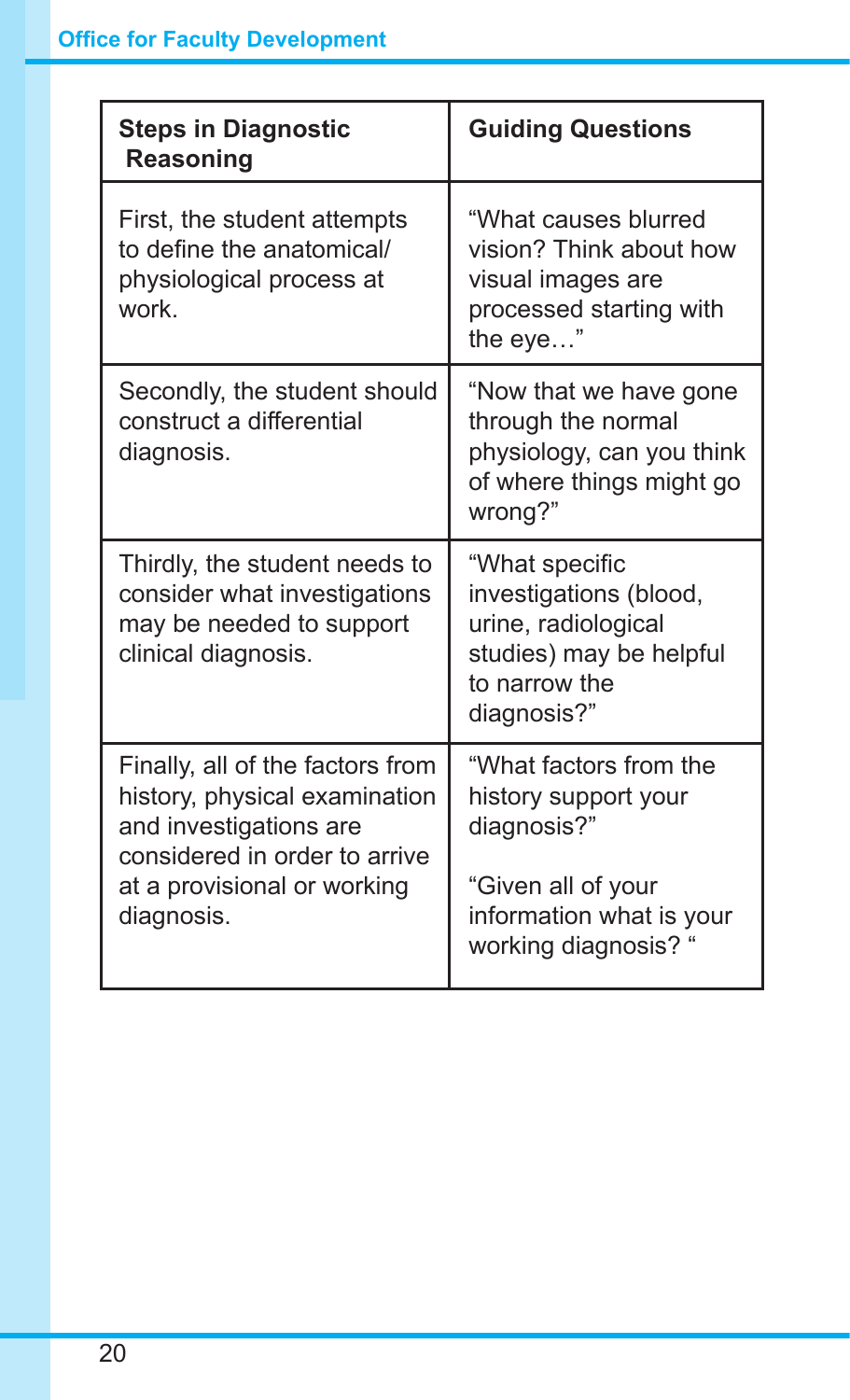**Therapeutic reasoning** is also an important part of decision making. The steps involved are the same ones that we as physicians use when we are obtaining informed consent for a medical course of action and/or procedure. When we ask a learner to recommend a course of management for a patient they should be able to discuss:

| <b>Steps in Therapeutic</b><br>Reasoning                                                               | <b>Guiding Questions</b>                                                                                                            |
|--------------------------------------------------------------------------------------------------------|-------------------------------------------------------------------------------------------------------------------------------------|
| The student attempts to<br>define the natural history<br>of the condition.                             | "What is likely to happen<br>without any treatment?"                                                                                |
| The student should be able<br>to come up with a range<br>of interventions.                             | "What are the options"<br>for treatment?"                                                                                           |
| Now the student needs to<br>weigh the risks, benefits<br>and likelihood of success<br>for each option. | "How will that benefit the<br>patient? What are the<br>possible risks? Do you<br>need to take anything<br>else into consideration?" |
| The student recommends<br>a management plan.                                                           | "Considering all these<br>factors, what is your<br>recommendation to this<br>patient? "                                             |

*Clinical reasoning is the fundamental skill of clinical practice and clinical teaching.*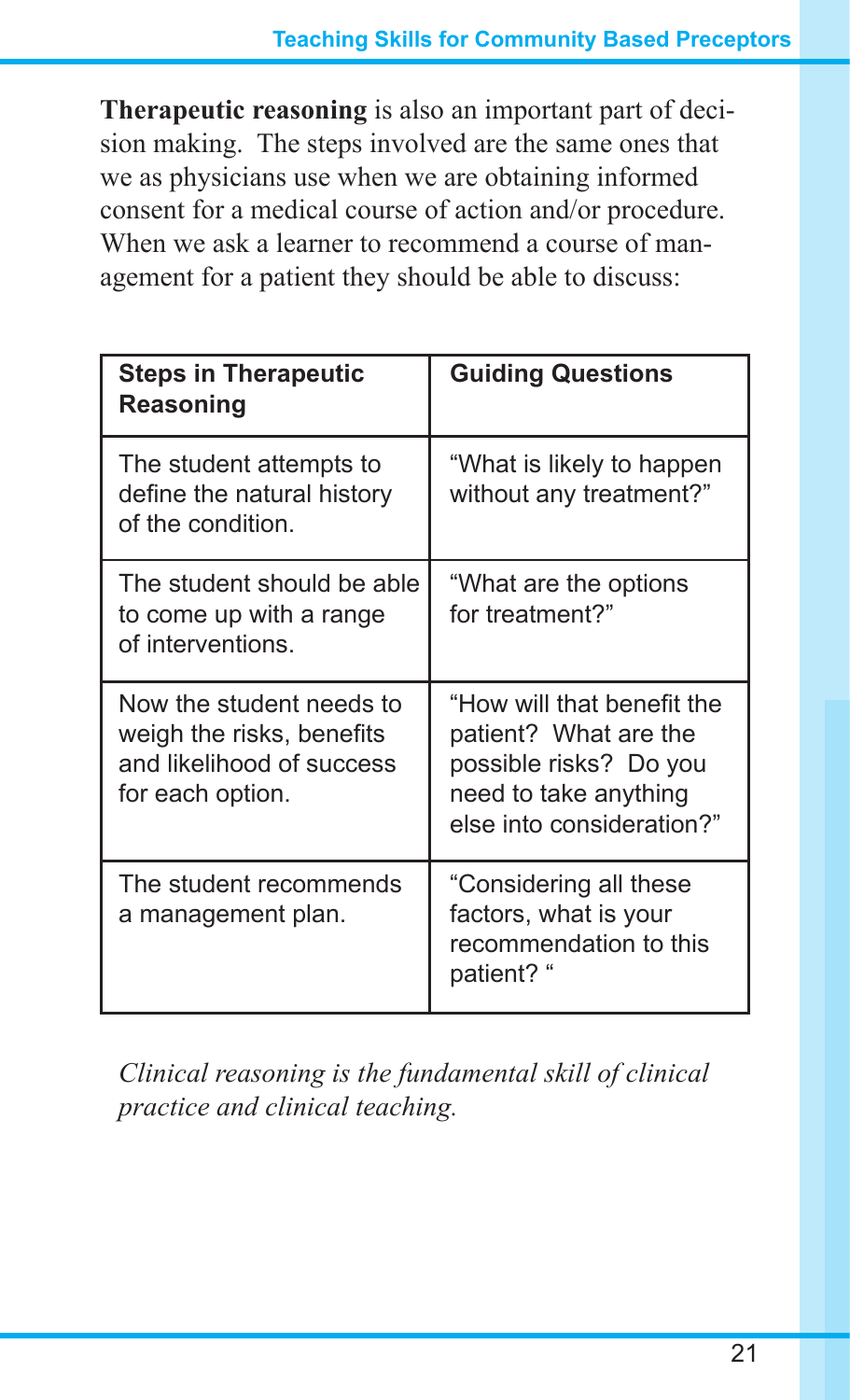# **3. Use a variety of teaching techniques**

There are many different teaching techniques and styles. Effective teachers use techniques that engage the learner in the thinking and reasoning process. You may already do some of these unconsciously. By familiarizing yourself with several other techniques, you can apply the most appropriate method to the learning situation.

#### **a. Ask questions**

Effective use of questions is the requisite skill of teaching and provides many opportunities for learning. The structure (open vs. closed) and type of question used by the teacher can stimulate different levels of understanding by the student.

#### **Types of questions**

#### **1. What does the learner know?**

Knowledge-based questions determine the level of knowledge and stimulate recall and activation of previous information. They can usually be answered with a single word, a phrase or lists.

"*What are the most common organisms causing acute otitis media?"*

*"What is the role of Vitamin B12 in erythropoesis?"*

### **2. How does the learner use their knowledge?**

Application/integration questions stimulate application of knowledge.

 *"What kind of anemia do you see in Vitamin B12 deficiency? Why?"*

 *"What are the signs that may indicate heart failure as a possible cause for his shortness of breath?"*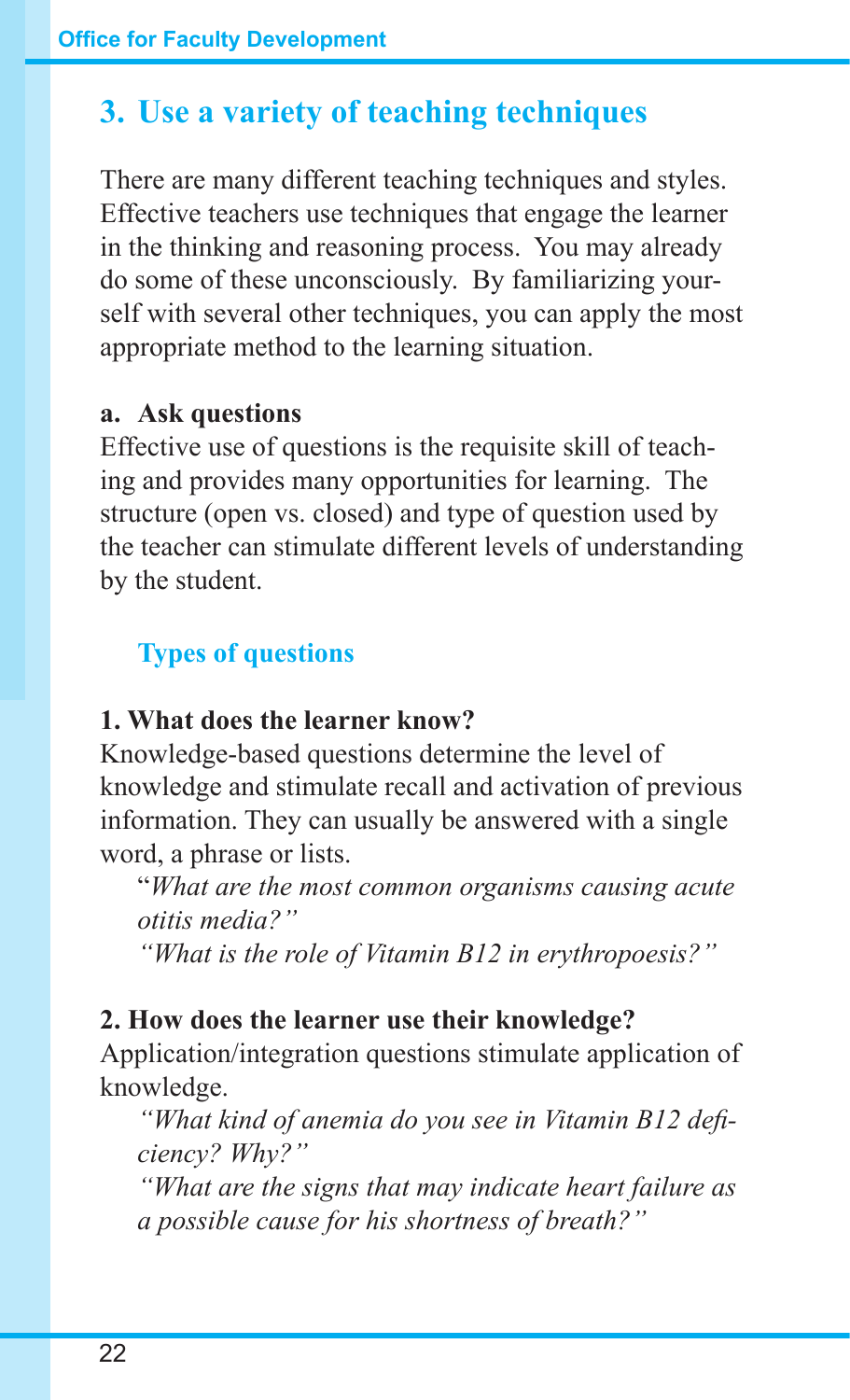#### **3. How does the learner solve a problem?**

Reasoning/problem-solving questions stimulate thinking and reasoning. Questions are asked as a case scenario and are often introduced by the prefix "what if". The preceptor can use her/his experience to bring in practical issues.

 *"What are your options for management if Mrs. Brown has megaloblasts in her peripheral blood smear?" "What if Mr. Lim has both this skin rash and arthralgia?"*

Clinical teachers are the experts at integration and reasoning, so use these questions to your advantage. The clinical setting is the perfect environment to demonstrate how clinical knowledge is used to solve clinical problems. It may not be the best place to teach clinical knowledge in itself.

### **Asking Questions**

- Ask the right type of question for the learning objective – basic knowledge, application and/or clinical reasoning.
- Application and reasoning questions facilitate a deeper level of understanding in the learner.
- Take advantage of the clinical setting by encouraging use of knowledge rather than testing knowledge itself.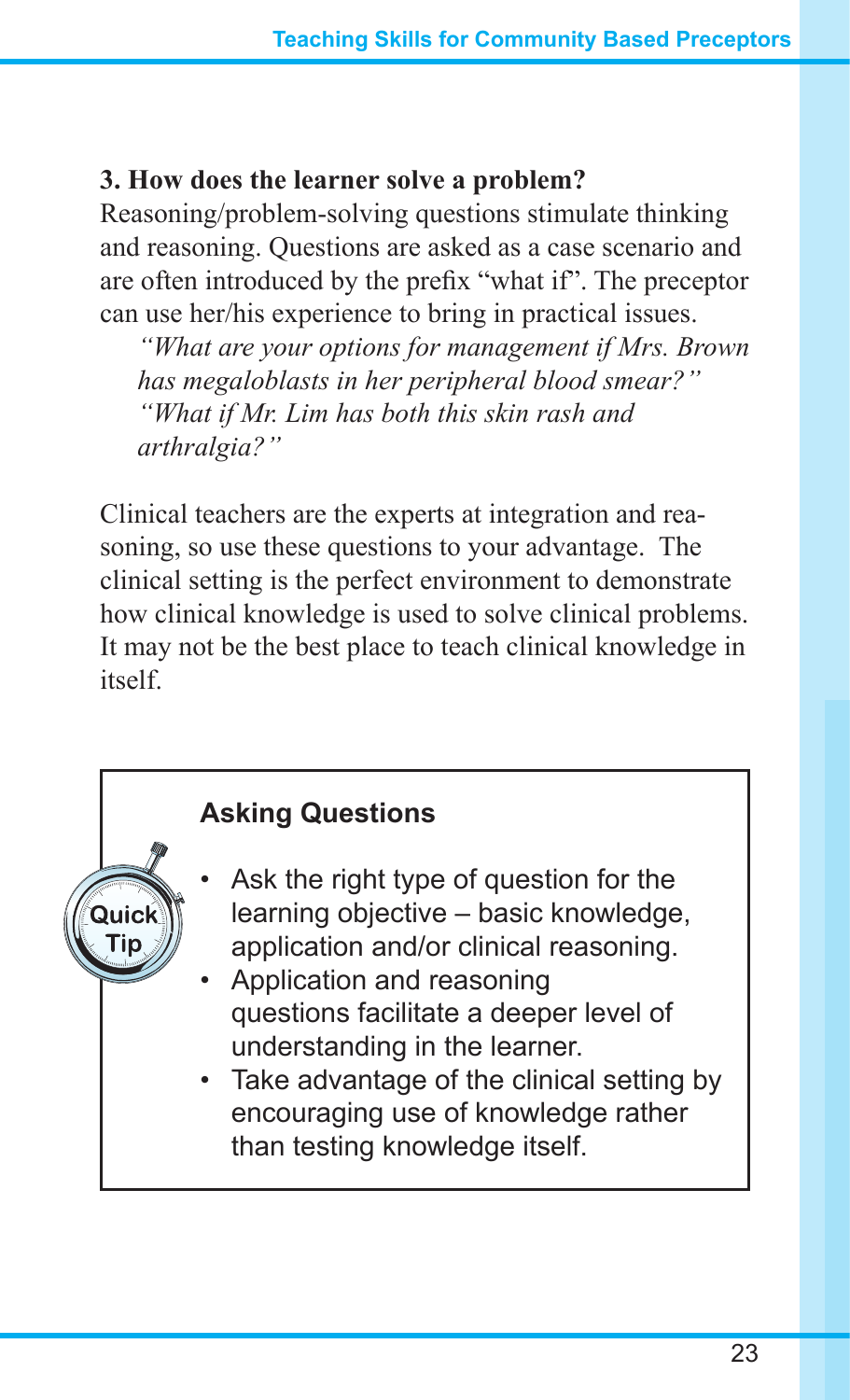#### **b. Try the "One Minute Preceptor"**

Adapted from Neher et al, A Five-Step "Microskills" Model of Clinical Teaching (J Am Board Fam Pract 1992; 5;419-24).

The One Minute Preceptor is a model for clinical teaching which was developed by family practice preceptors. It is designed to promote clinical reasoning and decision making skills. It also reminds the teacher to teach around patients and provide feedback to learners. Following the presentation of a patient's case by the learner, the preceptor guides the learner through these five steps:

#### **1. Engage and get a commitment**

Ask the learner to give her/his opinion of the case. This requires the preceptor to ensure a safe, trusting learning climate.

 *"What is your diagnosis?" "What is your recommended treatment?"*

#### **2. Probe for reasoning and supporting evidence**

The learner should be able to give reasons for her/his opinion.

 *"What factors in the history and examination led you to that opinion?"*

 *"What do you expect the result of that treatment to be?"*

#### **3***.* **Teach general rules**

Avoid lengthy discussions about atypical or individual cases. Try to pull out the key message from each case and avoid trying to teach an entire topic. For example, if you have just seen a patient with gastroesophageal reflux disease you may choose to limit your discussion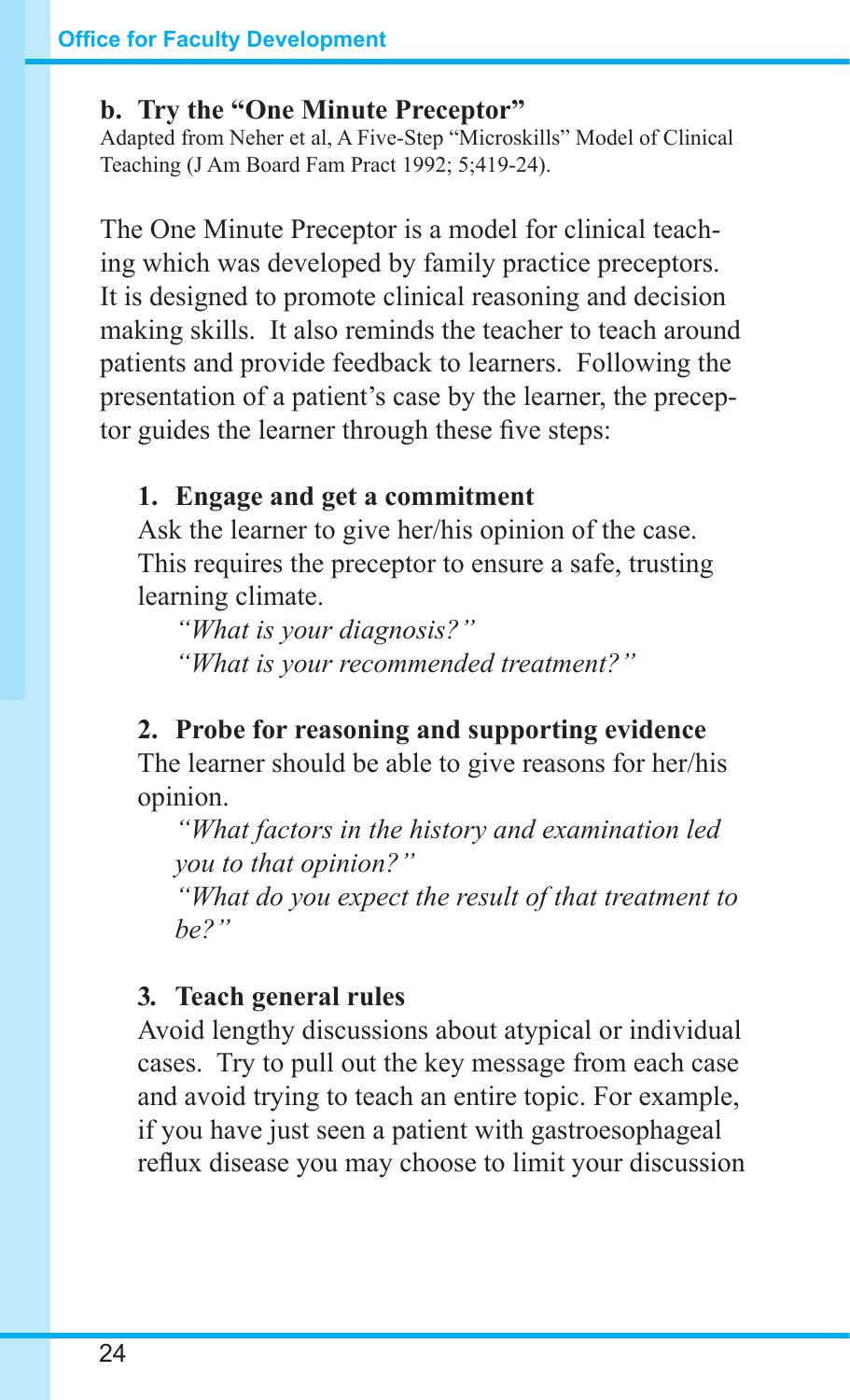to the diagnostic work-up. Teach around any knowledge gaps and allow the learner to extrapolate to other situations.

 *"In general, I find that several elevated BP levels are necessary for a diagnosis of hypertension." "A lateral C-Spine x-ray is mandatory for everyone who is intoxicated and has mild or moderate trauma."*

#### **4. Reinforce what was done right**

Focus on specific skills or behaviour, not just general praise.

 *"Your presentation to the patient was well organized. You described both the expectations and risks of treatment."*

 *"You have a very good grasp of the steps of that procedure."*

#### **5. Correct mistakes**

Ask the learner to evaluate her/his performance and then provide specific, constructive feedback.

 *"I agree that you rushed into treatment options before carefully considering other potential diagnoses. It may be helpful to take a minute to review your history before focussing on one specific clinical sign."*

# **Teachable Moment**

Each patient's case discussion is a stepping stone for sharing practical tips and advice about clinical care.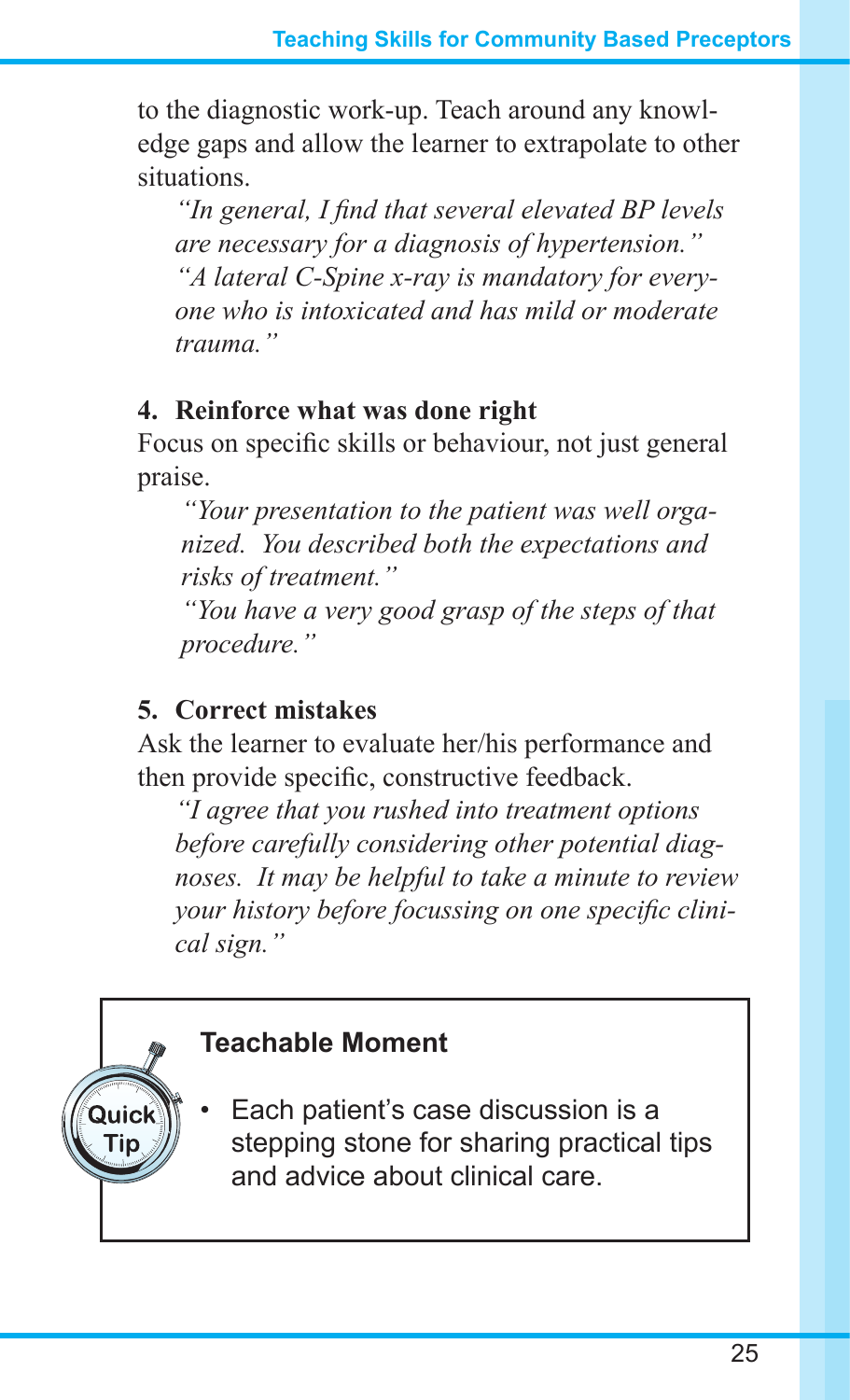#### **c. Teach procedural skills**

Teaching students and residents procedural skills can be enjoyable. Teaching procedures requires some planning, even for straightforward tasks. All procedures are made up of a series of sequential steps that have a start and an end point. The instructor can identify these steps before starting to teach the procedure.

Effective teaching can follow three basic steps:

- **1. Cognitive**
- EXPLAIN to the learner why and when (indication) the procedure is done
- DEMONSTRATE with a step-by-step, talk-aloud description
- • Have the learner ARTICULATE a cognitive rehearsal of the steps of the procedure

#### **2. Guided practice (supervision)**

- • REVIEW the procedure beforehand
- OBSERVE the procedure
- Provide GUIDANCE and feedback
- Allow the learner to PRACTICE the procedure

#### **3. Independent practice**

- • Provide opportunities for the learner to PRACTICE the procedure
- ENCOUR AGE self-assessment
- • Be available for SUPPORT



Supervise progress, but avoid taking over when the learner is still comfortable completing a task unless you feel patient safety is in jeopardy.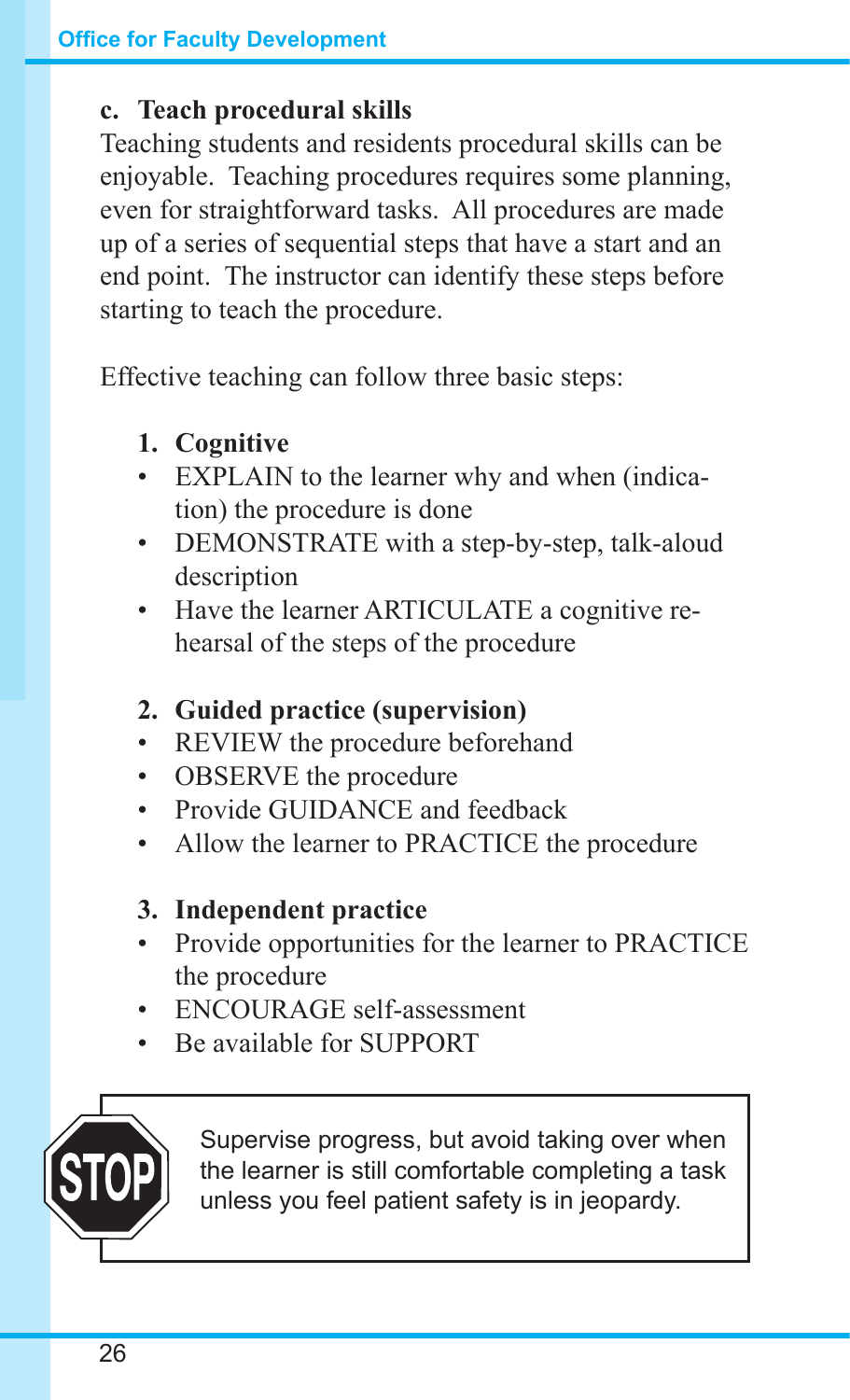Educational circumstances and venues vary widely from a formal teaching laboratory to the opportunistic, patientbased, one-time incident in the office or clinic. Wherever necessary, both learner and instructor can adapt these key principles to ensure that procedures are learned and practiced with efficiency and to ensure minimum risk to patients.

### **References:**

McLeod PJ, Steinert Y, Trudel J, Gottesman R. Seven Principles for Teaching Procedural and Technical Skills. Academic Medicine 2001; 76:1080.

Neher JO, Gordon KC, Meyer B, Stevens N. A five-step "microskills" model of clinical teaching. J Am Board Fam Pract 1992; 5:419-24.

Spencer J. ABC of learning and teaching in medicine: Learning and teaching in the clinical environment. BMJ 2003; 326:591-594.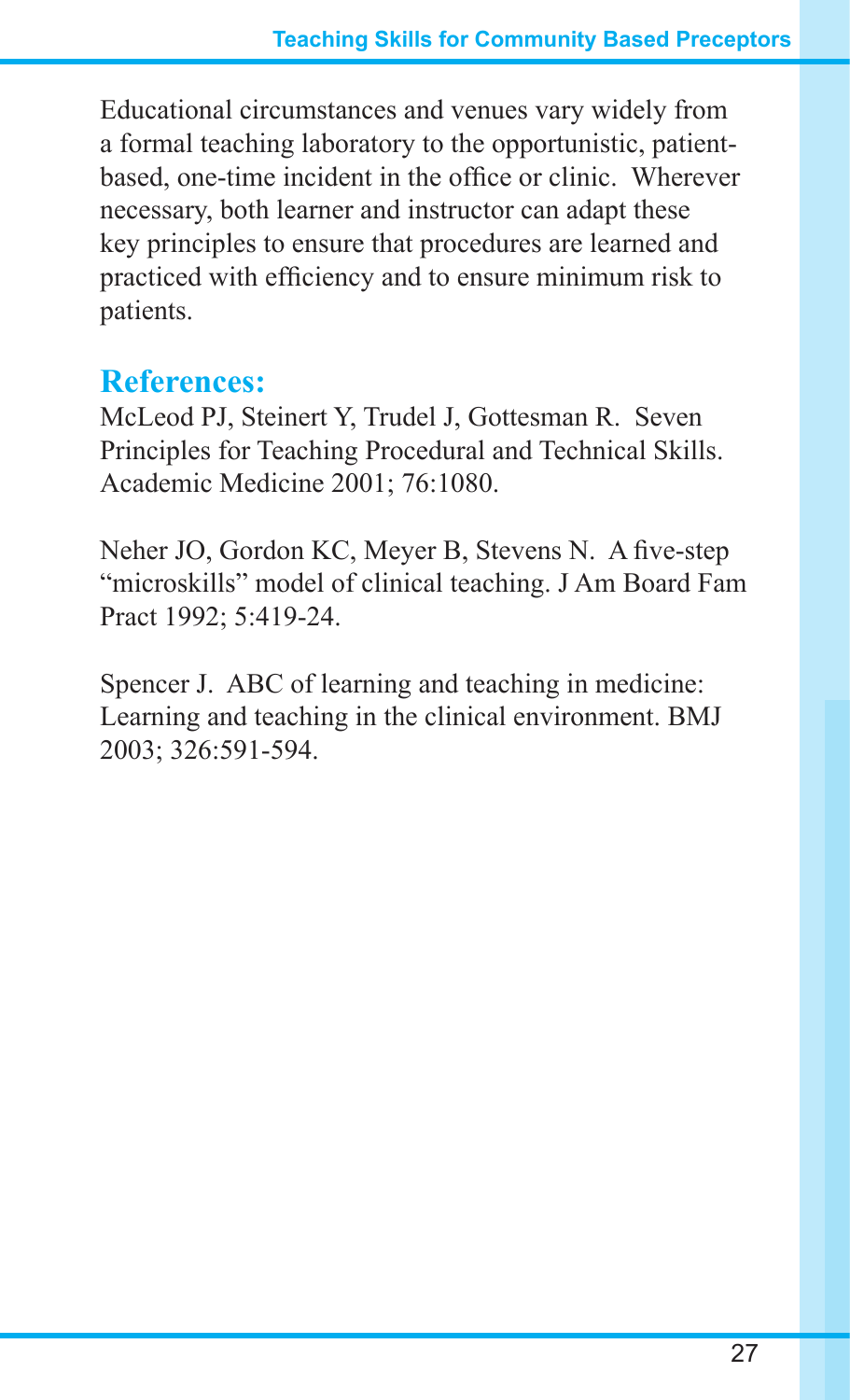# **E. Observation, feedback and assessment**

Preceptors report that they feel ill-prepared and uncomfortable providing feedback and assessing learners. This is particularly so when a close working relationship has developed with the student or resident, and/or when learning problems have arisen that need to be addressed.

Nevertheless, assessment of student performance by faculty members as future practicing physicians and potential colleagues is an important professional responsibility. Identification of students who require improvement in any aspect of their clinical performance often initiates a positive and constructive process of assistance and remediation.



Avoid collusion. This is a special risk with advanced learners who share your practice for longer periods of time. Honest and thoughtful evaluation of the learner will engender more respect than avoidance of difficult but necessary feedback.

# **1. Observation and providing effective feedback**

One of the most important things you can do as an effective teacher is to observe your student or resident with your patients. Observing what the learner does right and wrong and providing immediate feedback will help the learner to increase her/his confidence and improve more quickly.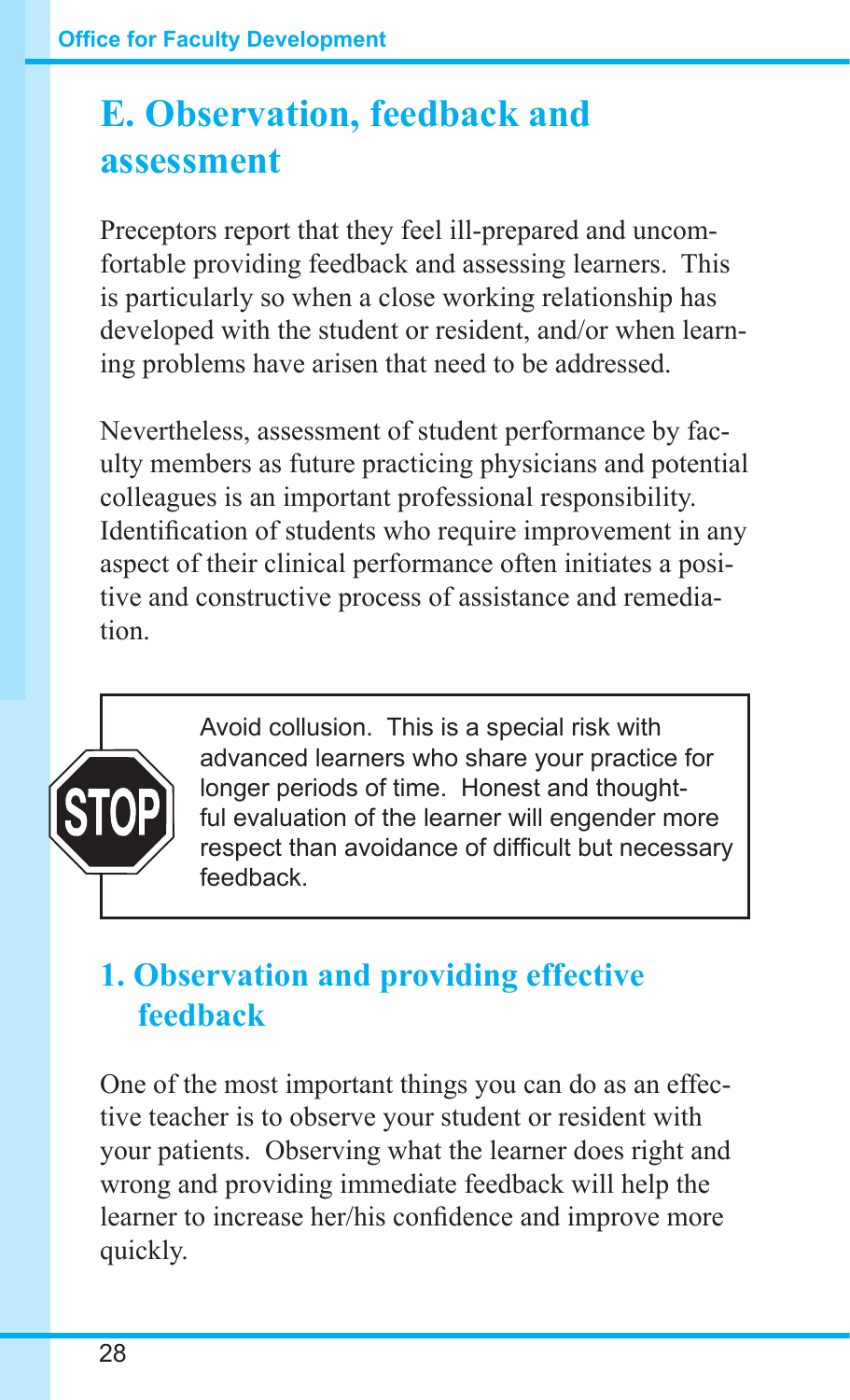Natural opportunities to observe students or residents occur most often in the hospital setting, such as observing the learner interacting with patients and staff while on rounds. In the office setting observation needs to be more deliberate but is no less important. Allot some time in the day to observe one learner activity, for example, taking the history of the presenting complaint or performing a procedural skill. Explain to both the patient and learner that you are there to observe that specific activity.

Keep observations short. Observing different parts of the clinical encounter (introduction, history, examination) at different times and with different patients is more time-efficient and provides more focused feedback than observing a learner perform one complete history and physical exam on one patient.

#### **Observation**

- Allow the learner to complete their task uninterrupted.
- Keep observations short and focused.
- Try and spread out your observations over different times and different patients.

Skills such as history taking, physical examination, procedures and patient counseling can all be observed.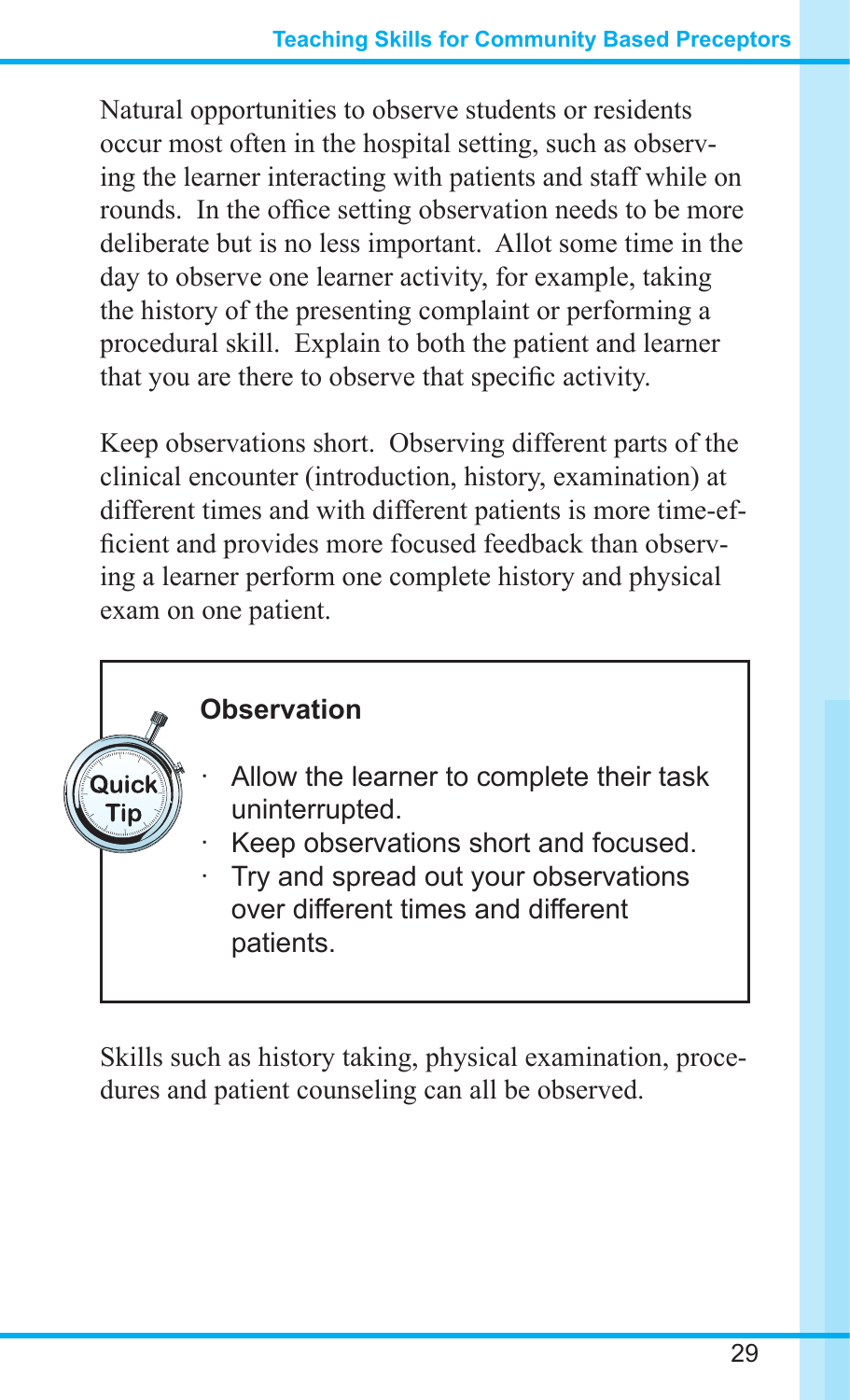**Feedback** and **Assessment** are ways to convey your observations back to the learner. The difference between feedback and assessment is outlined in the following table.

|              | Feedback           | <b>Assessment</b>     |
|--------------|--------------------|-----------------------|
| Timing       | Timely             | Scheduled             |
| Setting      | Informal           | Formal                |
| <b>Basis</b> | Observation        | Observation           |
| Content      | Objective          | Objective             |
| Scope        | Specific behaviour | Overall performance   |
| Purpose      | Improvement        | Certifying competence |

Adapted from: Mountain Area Health Evaluation Centre. Evaluation: Making it Work. http://www.mtn.ncahec.org/pdp/e-Learning\_Tools.asp

We are always providing feedback to learners about their clinical performance. We can choose to verbalize this feedback in an effective manner or let the learner collect unspoken feedback by observing our body language and tone of voice. Verbal feedback is needed by the learners in order to reinforce or improve their clinical performance. All learners can improve something!

Feedback is needed by everyone - not only by learners who are struggling. It is important to make "giving feedback" a habit balance the number of positive and constructive comments over time.

For independent learners it may be essential to schedule regular feedback or review sessions, avoiding the assumption that "all is well" until actually seeing evidence that the learner is doing well.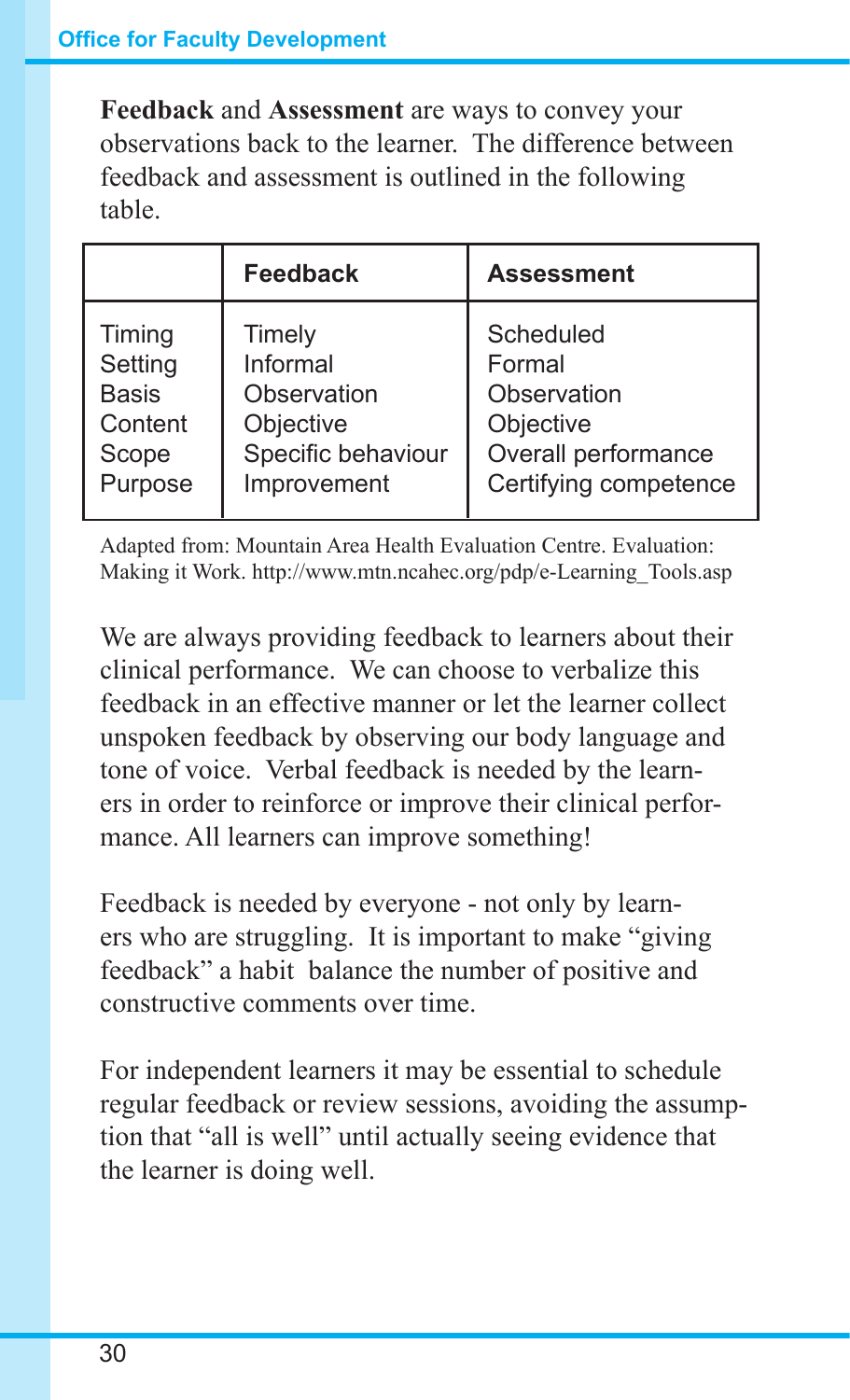

Effective feedback is timely, informal, based on observation, focused on a specific action and meant to improve performance. It is not a judgment statement. It is accepted by the learner if it is part of a supportive learning environment, from a credible source and felt to be valid. The purpose of feedback is to help learners to change their behaviors. Learners can be overwhelmed by a long list of things that need to be changed so try to prioritize and focus on only 2-3 key points at time. Providing helpful feedback can be broken down into three essential steps.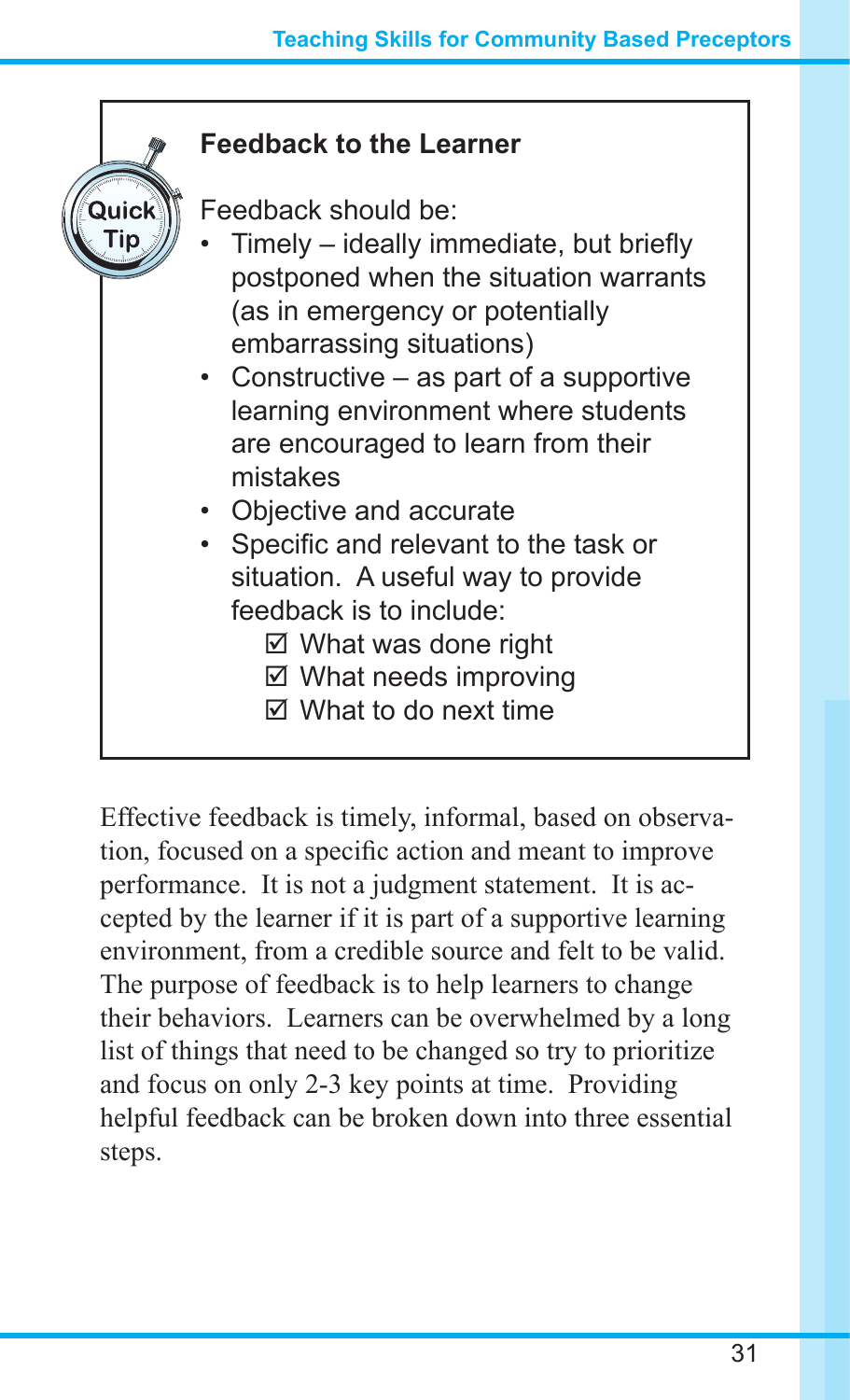#### **Step one - Listen to the learners' perspective**

The learners start first! Learners need to be encouraged to reflect on what they did well, what needs improving and how they will make these improvements.

 *"Let's talk about that well-baby exam. What specific aspects of the exam went well? Were there other parts that need improving?"*

 *"How thorough was your history taking? Did you feel that you asked about all of the important characteristics of her pain? Was there anything you missed?"*

#### **Step two - Share your perspective**

Next, share your perspective with the learners about what they did right and what needs improving. Most of the time the learners will have already identified many of the same strengths and weaknesses that you want to discuss. Provide specific, objective observations and focus on a limited number of key issues only.

First, validate what was done well:

 *"I agree with you; I also thought you asked all the important questions to assess her nutritional status." "The patient seemed comfortable with your technique in obtaining a pap smear."*

Next, identify specific actions that could be improved:  *"The child seemed quite irritable towards the end of the exam. Newborns can get cold." "Although you didn't want to embarrass her, you cannot assess breath sounds adequately through her sweater."*

**Step three - Always develop a plan for next time** Ask the learners to come up with strategies for improving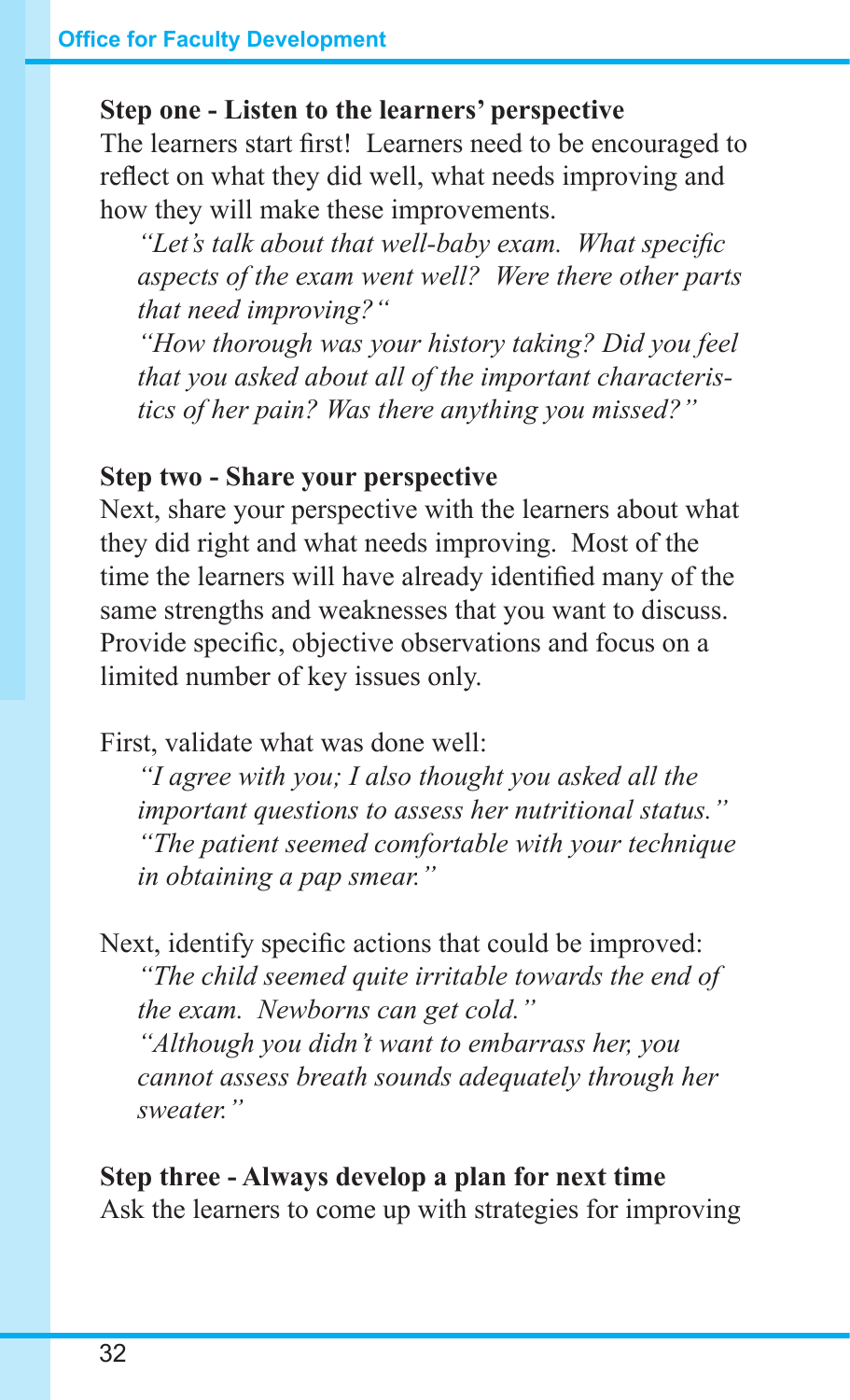their performance and provide guidance if they are unsure as to how to improve their performance.

 *"I know it is difficult to listen for murmurs in a restless baby. Next time, try listening for heart murmurs at the beginning of the appointment while the baby is lying quietly with her/his mother."*

 *"There are lots of risk factors for heart disease. Review your textbook tonight and we can discuss them tomorrow."*

# **2. Assessment**

At some point you may be asked by the course or program director to reflect on your observations and feedback in order to make a judgement of the learner's clinical performance and competency.

- Have the learners met your expectations?
- Have the learners met the expectations for their clinical experience with you?

It is helpful to review the assessment form with the learners at the beginning of their time with you so that you are both aware what criteria are being used to judge their performance. If you have been engaging in regular observation and feedback you should not have any problems completing the forms and the information that you put down on the form will be no surprise to the learners.

Assessment of student performance by faculty members as future practicing physicians and potential colleagues is an important professional responsibility. A constructive process of assistance and remediation is available to students who require improvement in any aspect of their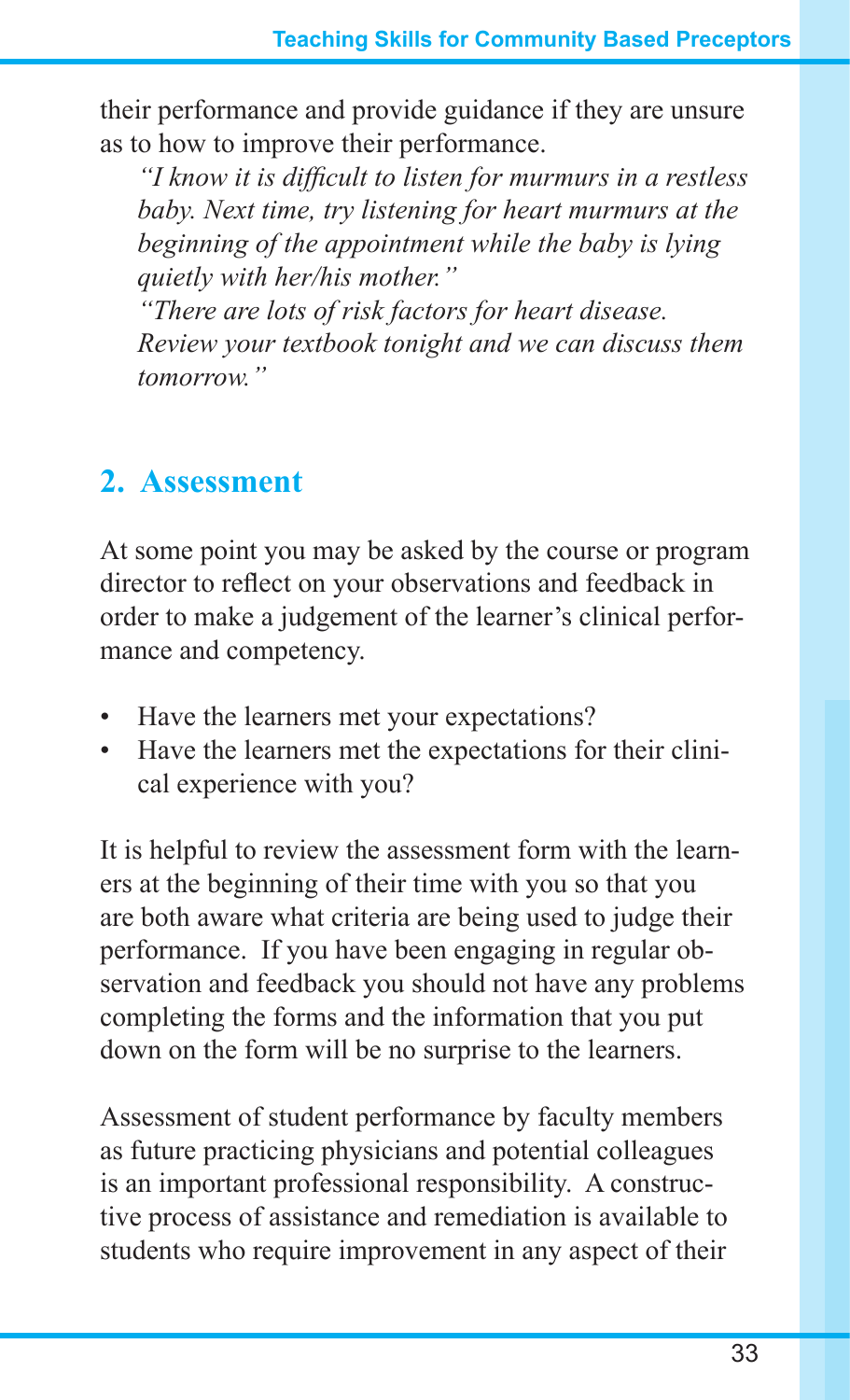learning. At the UBC medical school, undergraduate students in need of assistance are referred to the Student Support and Development committee.

## **References:**

Langlois JP on behalf of the Mountain Area Health Education Centre. Giving Feedback. An educational monograph for community based teachers. http://www.mtn. ncahec.org/pdp/e-Learning\_Tools.asp Accessed February 17, 2004.

Langlois JP on behalf of the Mountain Area Health Education Centre. Evaluation: Making it work. An educational monograph for community-based teachers. http://www.mtn.ncahec.org/pdp/e-Learning\_Tools.asp Accessed February 17, 2004.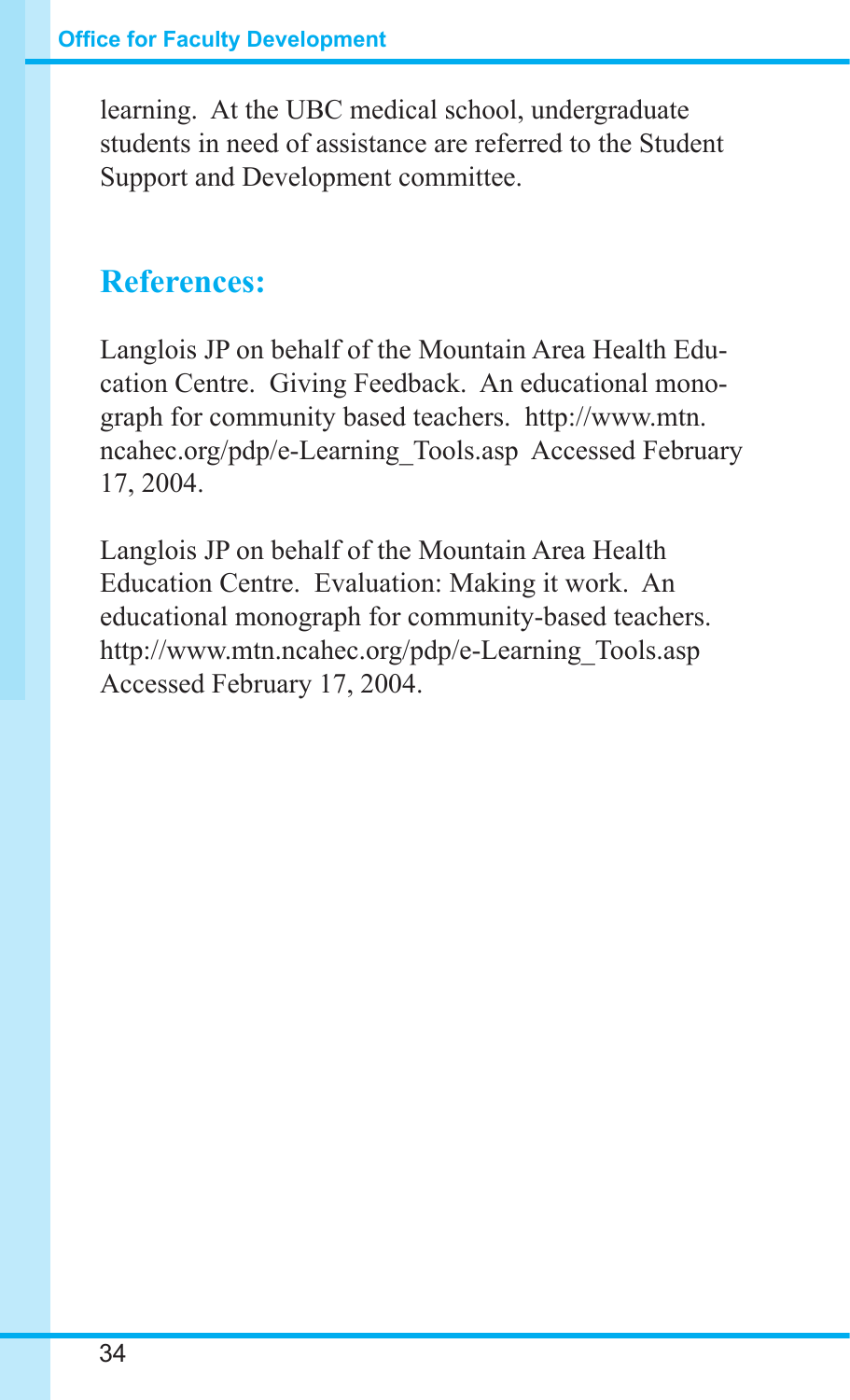# **F. What do you do with a learner with problems?**

(Adapted from Handling Problems. PEP2 Workbook, Society of Teachers of Family Medicine 1999)

Learning problems exist whenever performance does not meet expectations. They can take a variety of forms and may be brought to your attention by a specific incident, a series of incidents or sometimes just a feeling that something isn't quite right.

A simple and practical approach to learning problems can help to diagnose their cause and suggest some possible solutions.

Even if you are only seeing the learner on a limited number of occasions, you may still make important observations. Your observation could be part of a pattern of behaviour. Even if you don't feel capable of dealing with the learning problem yourself, record your observations and bring them to the attention of the program director. Learners who could benefit from additional assistance may fall between the cracks when supervised by a large number of sporadic clinical teachers.

#### **Put the problem in context.**

*Is it real?*

*Is it important?*

Perhaps this was just a misunderstanding, a rumour or a bad day. Nevertheless, some behaviours are potentially serious, such as learners who assume too much responsibility or fail to recognize their limitations.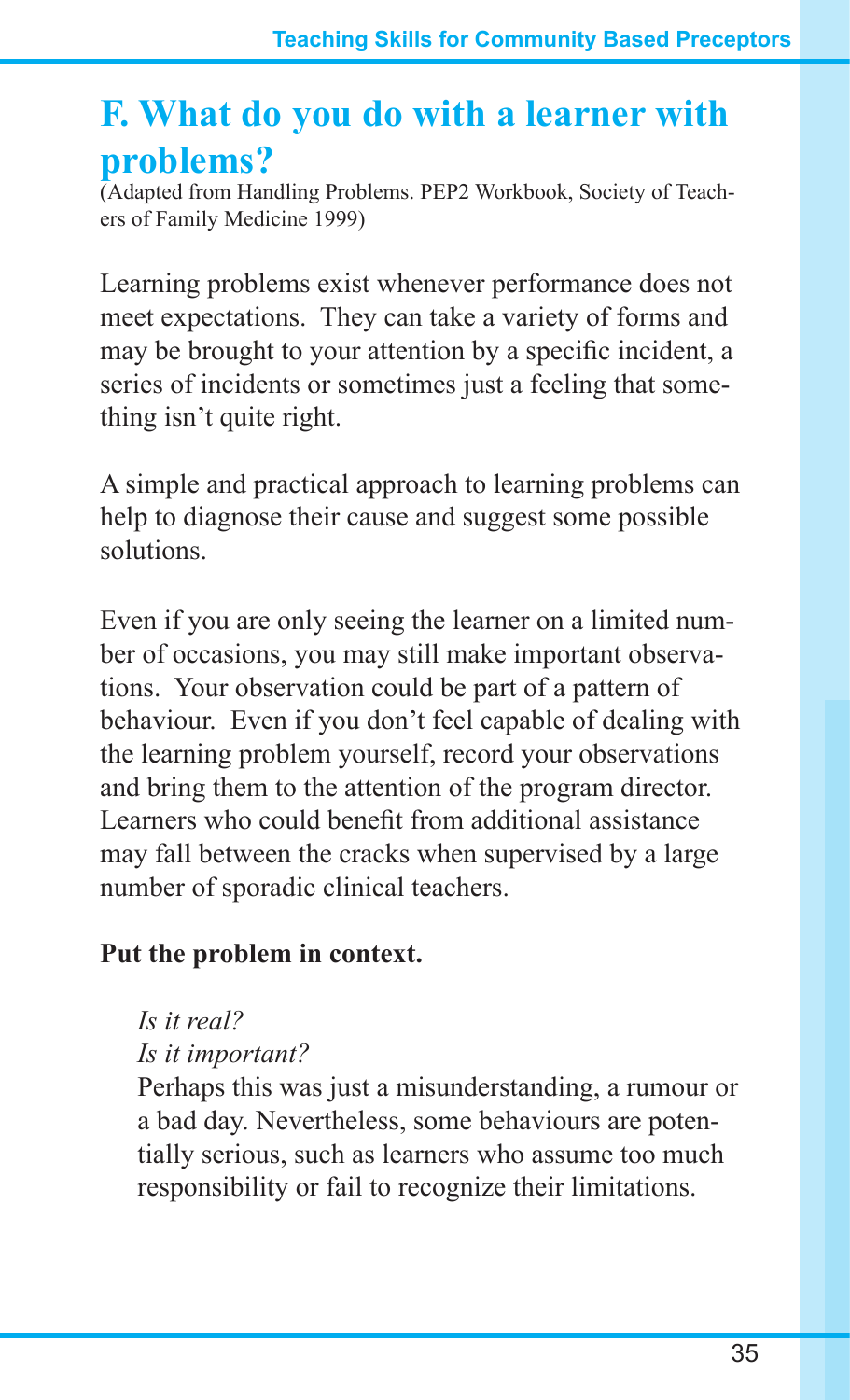While you may wish to overlook smaller problems, remember that what you see could be part of a pattern and could indicate a significant problem.

#### **If the problem is both real and important, then you need to pursue the issue further.**

#### *1. Is it a problem of knowledge or skill?*

Learners may not have the requisite knowledge or skills for a particular situation. The situation may be new or the knowledge or skills may have been forgotten. These problems are the easiest to address – the answer is education! Ultimately, the students are responsible for engaging in self-directed learning activities (textbook, journal readings) that will improve their knowledge base but you may be able to provide some suggestions. In addition, you may need to adjust your expectations, for example by reigning in some of the responsibility the learners have been given until you are again comfortable with their knowledge and skills.

**If a learner has the knowledge and skills to perform, but still fails to meet expectations, the teacher should consider other reasons for the problems.**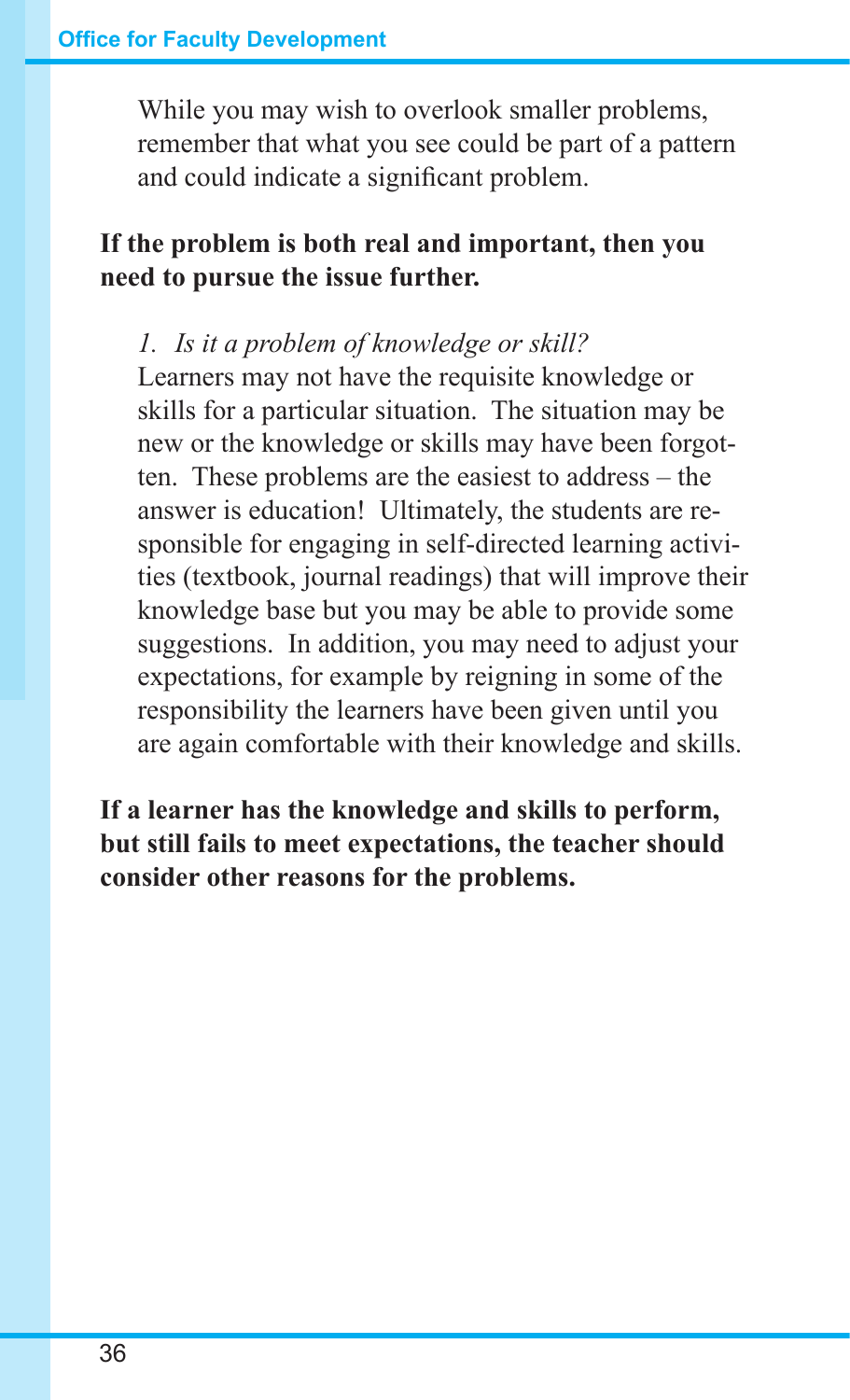#### **The Learner with Problems**

- Learning problems can arise secondarily to personal problems.
- Learners in a community for any length of time should have an identified family doctor who is not the primary preceptor. This person can deal with any personal and health problems so that these do not become an issue for the preceptor. Ideally the family doctor should be selected **before** there is a problem, perhaps on the first day.

#### *2. Is there something that is influencing their behaviour?*

Learners can perform poorly due to illness, stress or misunderstanding what was expected of them. Review your expectations with the learner and clarify any differences.

*3. Finally, is the problem primarily one of attitude?* Does this learner exhibit behaviour that is interfering with his or her education?

You may find it difficult to deal with problems of behaviour or attitude, especially if you have developed a close relationship with the learner. Get some assistance from the program director who will have had experience dealing with these situations. At UBC, undergraduate students in need of assistance are referred to the Student Support and Development Committee.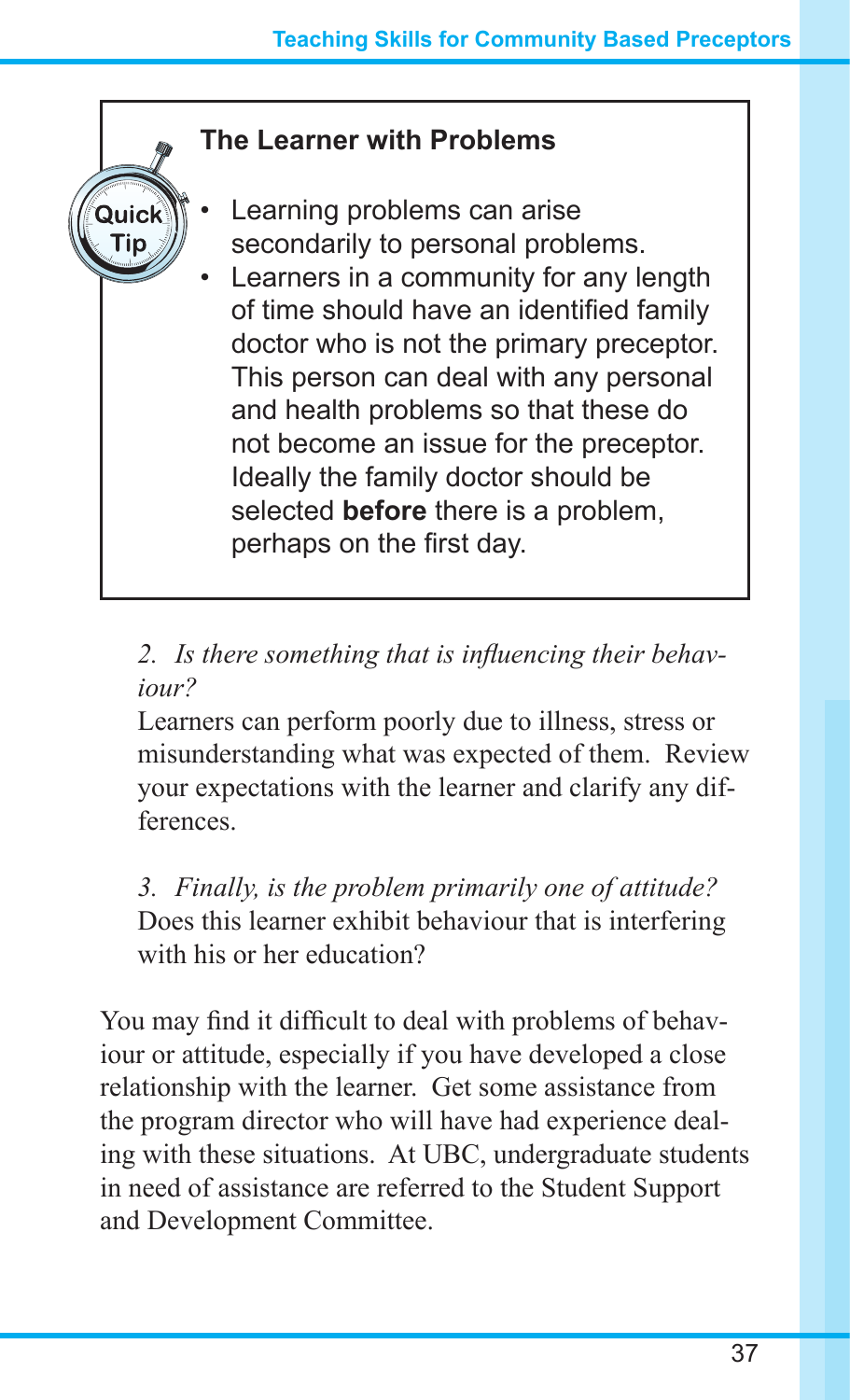### **References:**

Garrett EA. Module 8: Handling Problems. From PEP2 Workbook, KJ Sheets, project director on behalf of the Society of Teachers of Family Medicine Preceptor Education Project Committee. 1999. Society of Teachers of Family Medicine.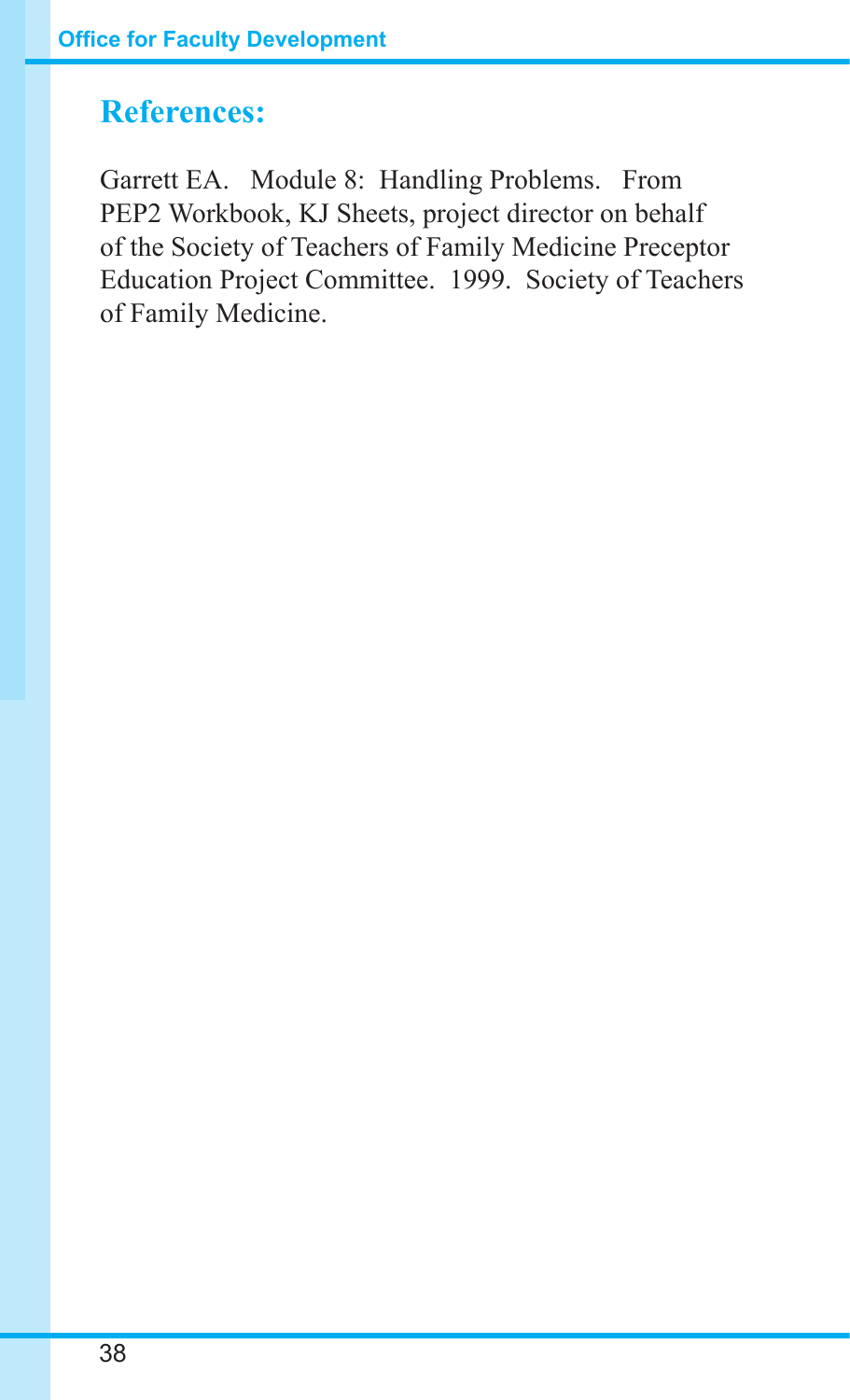# **G. For more information**

There are many sources of additional information for preceptors interested in furthering their knowledge and skills in clinical teaching.

# **UBC Faculty of Medicine**

This booklet was written by the Office for Faculty Development and Educational Support in the Faculty of Medicine at the University of British Columbia. Feel free to contact our office or visit our website for information on our programs and links to other useful sites.

**Office for Faculty Development and Educational Support Faculty of Medicine The University of British Columbia GLDHCC - 11th Floor, Rm 11225 2775 Laurel Street Vancouver BC V5Z 1M9 604.875.4396 604.875.5370 fax fac.dev@ubc.ca www.facdev.med.ubc.ca**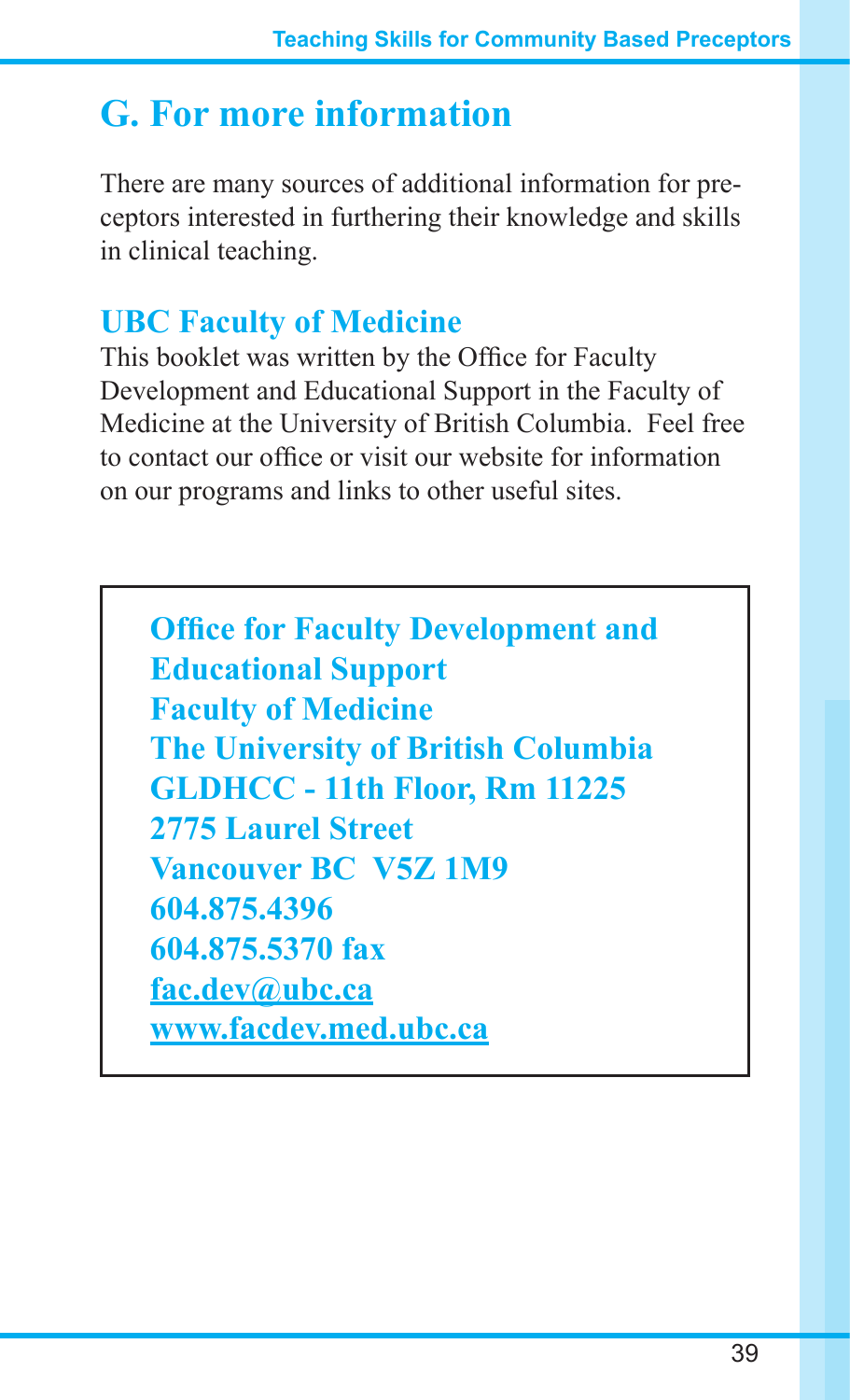Other organizations that have resources for clinical teachers include:

# **College of Family Physicians of Canada, Section of Teachers**

#### www.cfpc.ca

The section on resources for new teachers is particularly helpful.

# **Society of Rural Physicians of Canada** http://www.srpc.ca

The SRPC has links of interest to rural physicians and has a Rural Education Interest Group that works with preceptors in both undergraduate and postgraduate programs.

### **Society of Teachers of Family Medicine (US)** http://www.stfm.org

The American-based STFM has numerous links for preceptors that are intended for family physicians but useful for all preceptors in community based settings.

For links to other organizations, go to our Faculty Development website www.facdev.med.ubc.ca. Almost all specialties have National organizations that offer excellent resources (newsletter, books, videos) for educators, and faculty development activities at their National conferences.

The Association of Surgical Educators has an online medical education newsletter entitled Focus, that can be accessed online at http://www.surgicaleducation.com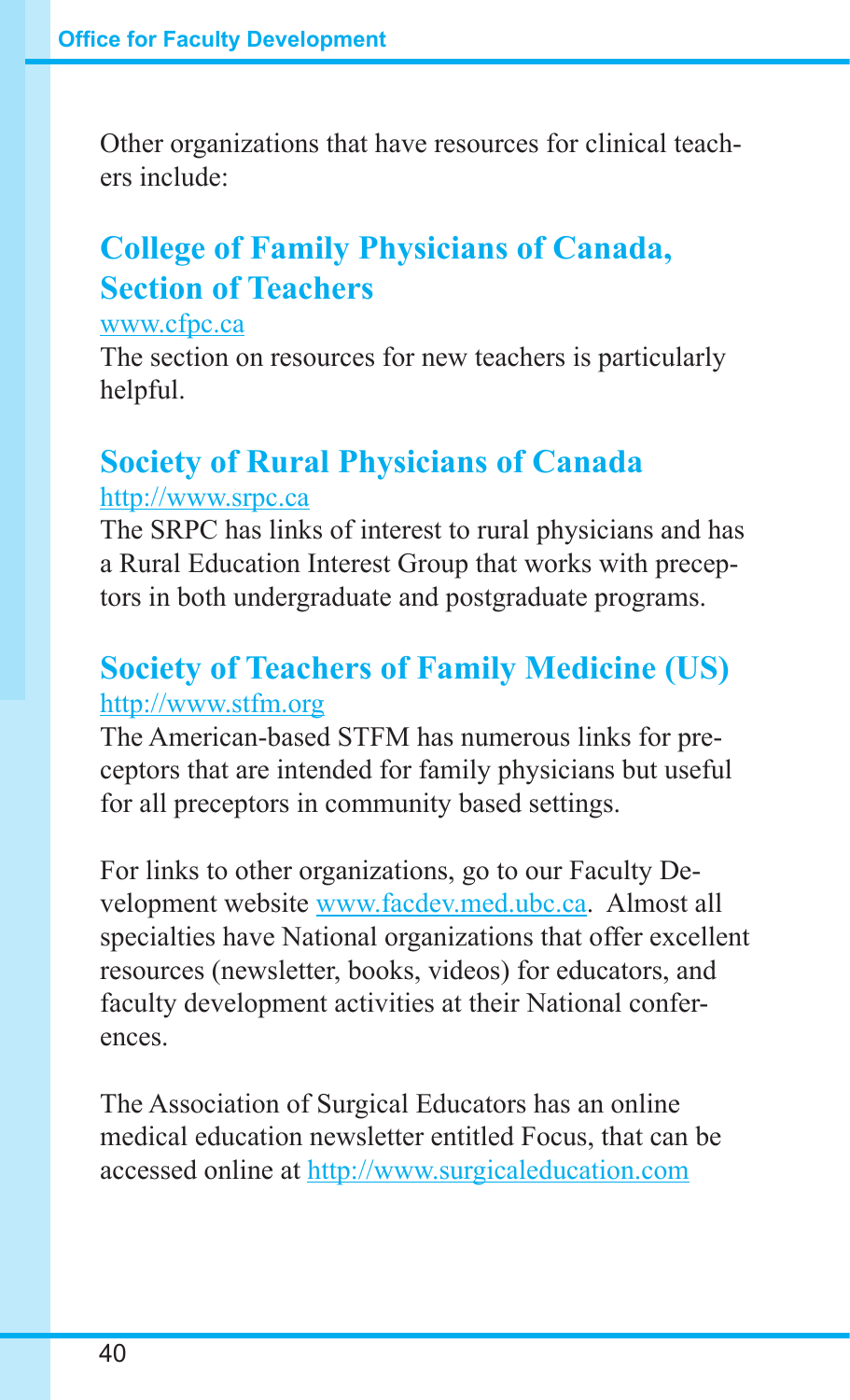# **Suggested Reading**

- Alguire, P. C., D. E. DeWitt, et al. (2001). Teaching in Your Office: A Guide to Instructing Medical Students and Residents. Philadelphia, PA, American College of Physicians. A concise, easy to read book with helpful checklists and reminders at the end.
- Hays, R. (1999). Practice-Based Teaching: A Guide for General Practitioners. Emerald, Australia, Eruditions Publishing. An Australian publication by a rural physician/educator.
- Mountain Area Health Education Centre, Department of Continuing Medical Education and the Office of Regional Primary Care Education Preceptor Development Program. (2003). Preceptor Development Program. Available online at: http://www.mahec.net/pdp/
- Peyton, JW. (1998). Teaching and Learning in Medical Practice. Rickmansworth UK, Manticore Europe, Ltd.
- Rubenstein, W. and Y. Talbot (2003). Medical Teaching in Ambulatory Care: A Practical Guide. New York, Springer Publishing Co. Written by Canadian family physicians/educators, this guide is short yet comprehensive and recommended by postgraduate family practice preceptors.

ABC's of Teaching and Learning in Medicine (2003). British Medical Journal. Volume 326. http://resources.bmj.com/bmj/topics/abcs/

A series of 14 short articles on a many aspects of medical education. Can be accessed online.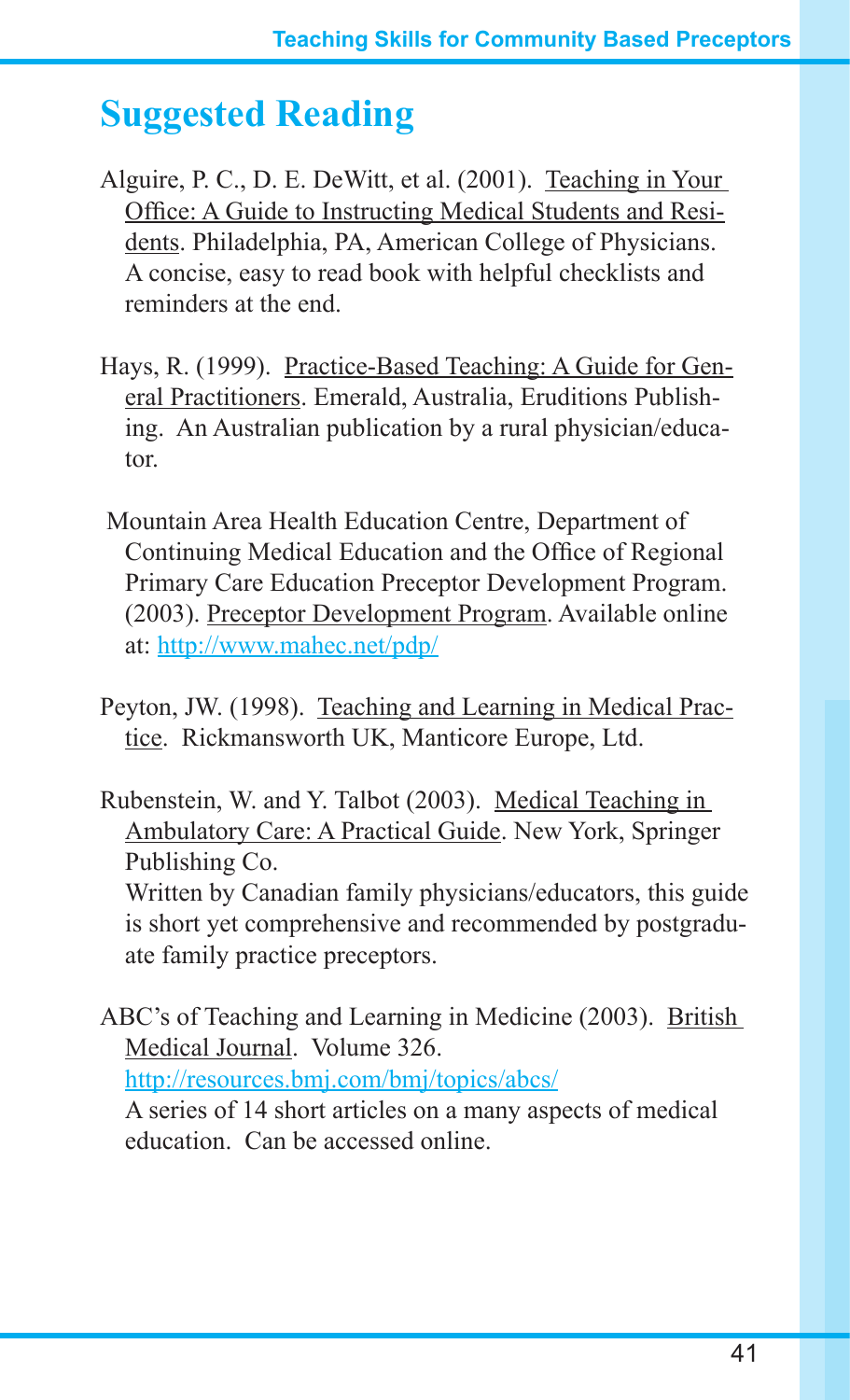# **Acknowledgements**

This booklet is an initiative of the Office for Faculty Development and Educational Support, Faculty of Medicine, University of British Columbia. The following personnel were instrumental in developing this resource:

**Dr. Jean Jamieson,** Faculty Associate\* **Dr. Leslie Sadownik,** Program Director\* **Dr. David Fairholm,** Assistant Dean of Faculty Development\*

We would like to thank Dr. Max Kamien, Foundation Professor of General Practice, University of Western Australia, whose booklet "Teaching Medical Students in Rural Practice: A Guide for Rural General Practitioners and Specialists" provided the inspiration for this project.

We would also like to thank Drs. Bob Mack and Ian Scott in the UBC Department of Family Practice and the community based preceptors in Phase III of the UBC MD undergraduate program for helping to review the content.

\* Dr. Jean Jamieson - Sections C, D, F, G Dr Leslie A. Sadownik - Sections A, B, E Dr David Fairholm - Section D

Originally printed 2003 Reprinted 2005, 2008, 2009, 2010, 2011, 2012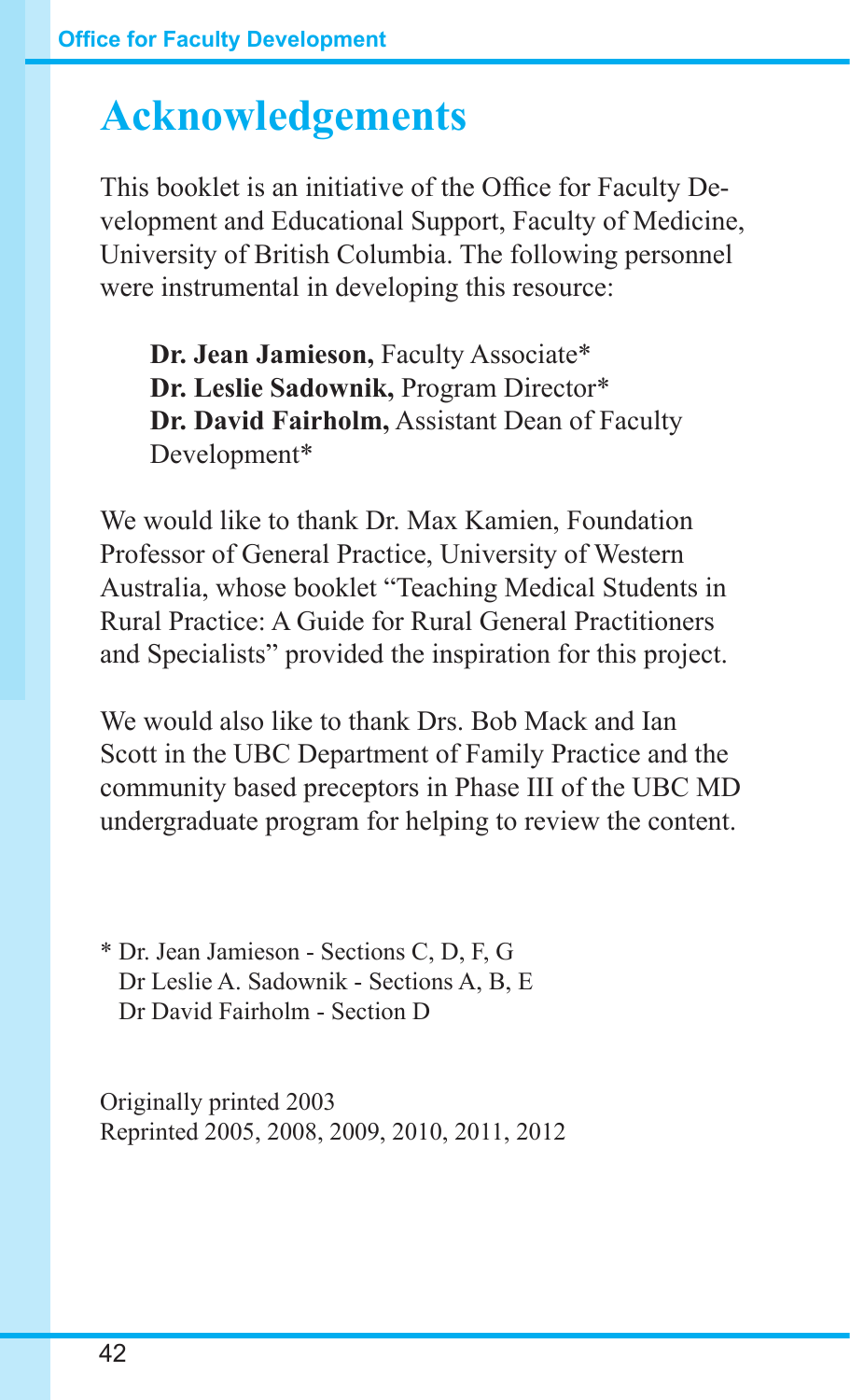# **Clinical teaching survival guide**

- The learner does not need to see every patient.
- The learner does not need to do the history, physical and counseling for each patient.
- The case can be presented in front of the patient.
- The physical exam can be performed together or components can be checked by the physician while the learner writes up the case.
- Have the learner see one patient while you see another.
- Teach *with* patients rather than *in between* patients.
- Take time off from teaching! Allow the learner to participate in other learning opportunities in your community that are suitable for their level of medical training.
- Try different teaching techniques such as the One Minute Preceptor.
- Save in depth discussions for down time, such as driving to a house call, between cases in the OR, when there is a  $\curvearrowleft$ cancellation or no-show, or during lunch.